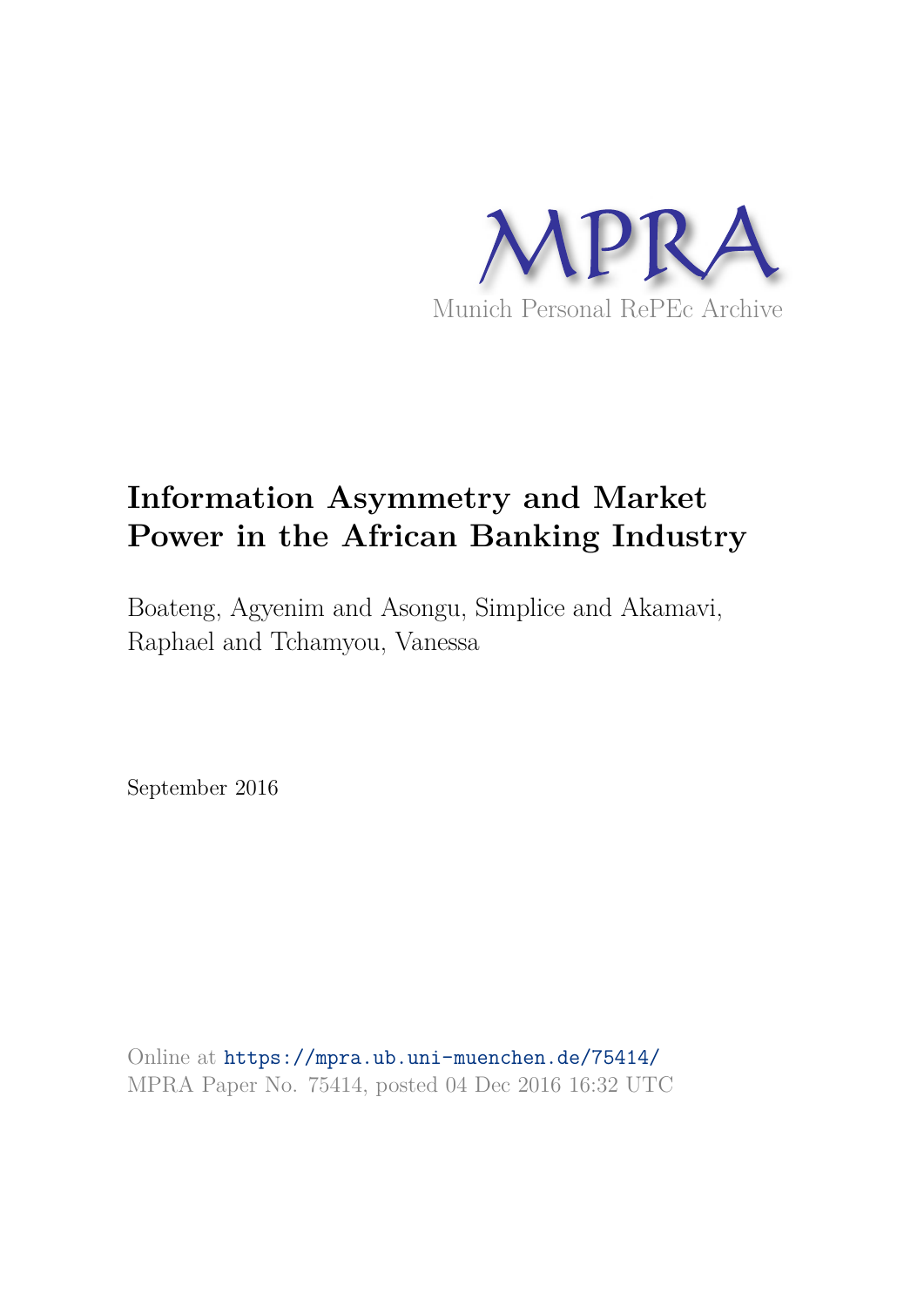# AFRICAN GOVERNANCE AND DEVELOPMENT INSTITUTE

# A G D I Working Paper

# WP/16/032

# **Information Asymmetry and Market Power in the African Banking Industry**

**Agyenim Boateng<sup>a</sup> , Simplice Asongu<sup>b</sup> , Raphael Akamavi<sup>c</sup>& Vanessa Tchamyou<sup>b</sup>**

<sup>a</sup> Professor of Finance & Banking, Dept. of Economics, Finance & Risk, Glasgow Caledonian University, Glasgow, UK. E-mail : [agyenim.boateng@gcu.ac.uk](https://us-mg5.mail.yahoo.com/neo/launch?.rand=fqvejga63igo7)

<sup>b</sup>African Governance and Development Institute, Yaoundé, Cameroon. E-mail: [asongusimplice@yahoo.com](mailto:asongusimplice@yahoo.com) / [asongus@afridev.org](mailto:asongus@afridev.org)  E-mail : [simenvanessa@yahoo.com](mailto:simenvanessa@yahoo.com) / [simenvanessa@afridev.org](mailto:simenvanessa@afridev.org) 

c The University of Hull Business School, University of Hull, Hull, UK E-mail : [r.akamavi@hull.ac.uk](https://us-mg5.mail.yahoo.com/neo/launch?.rand=fqvejga63igo7)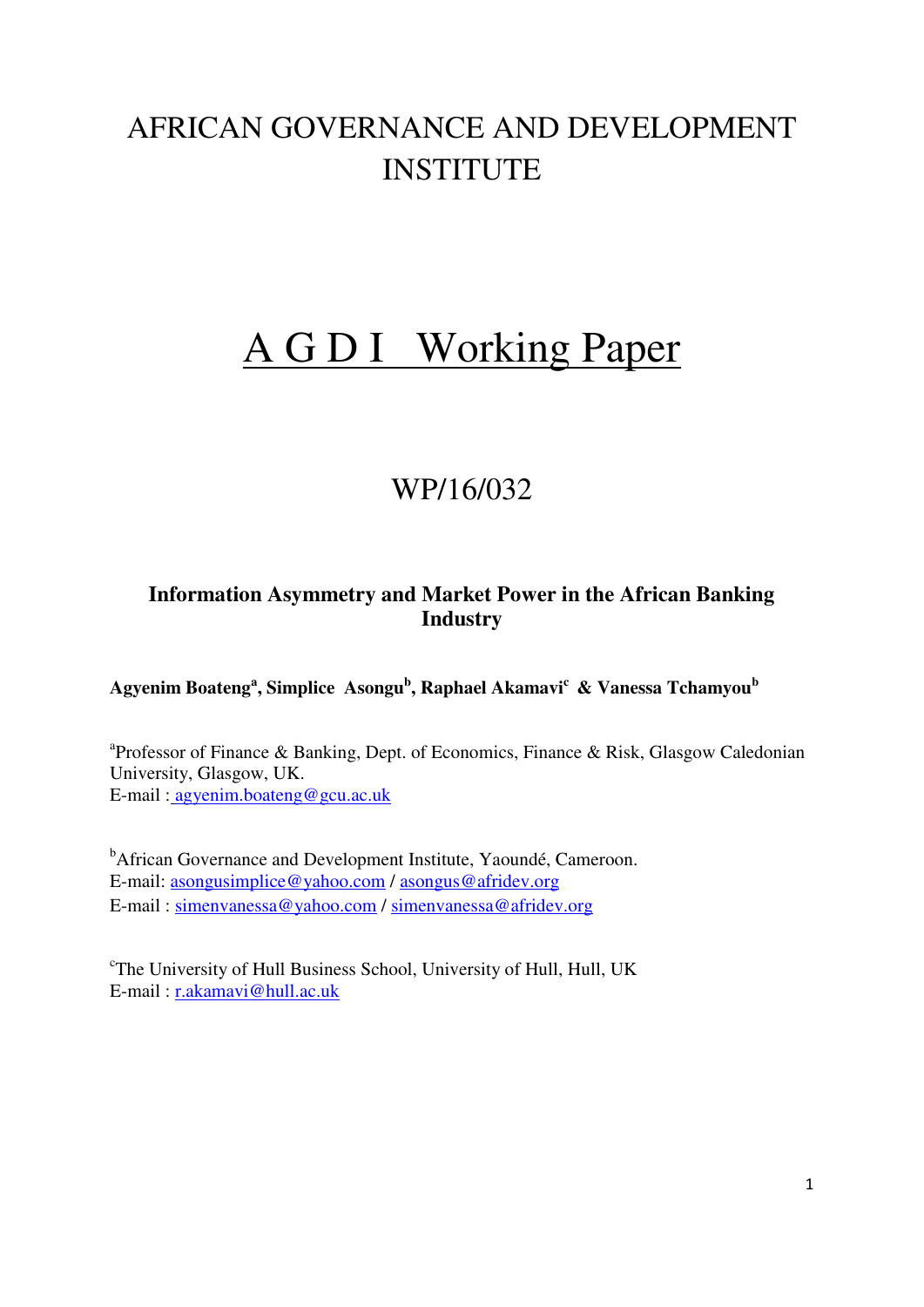#### **AGDI Working Paper**

Research Department

#### **Information Asymmetry and Market Power in the African Banking Industry**

#### **Agyenim Boateng, Simplice Asongu, Raphael Akamavi & Vanessa Tchamyou**

#### September 2016

#### **Abstract**

This study investigates the role of information sharing offices and its association with market power in the African banking industry. The empirical evidence is based on a panel of 162 banks from 42 countries for the period 2001-2011. Five simultaneity-robust estimation techniques are employed, namely: (i) Two Stage Least Squares; (ii) Instrumental Fixed effects to control for the unobserved heterogeneity; (iii) Instrumental Tobit regressions to control for the limited range in the dependent variable; (iv) Generalised Method of Moments (GMM) to control for persistence in market power and (v) Instrumental Quantile Regressions (QR) to account for initial levels of market power.

The following findings have been established from non-interactive regressions. First, the effects of information sharing offices are significant in Two Stage Least Squares, with a positive effect from private credit bureaus. Second, in GMM, public credit registries increase market power. Third, from Quintile Regressions, private credit bureaus consistently increase market power throughout the conditional distributions of market power.

 Given that the above findings are contrary to theoretical postulations, we extended the analytical framework with interactive regressions in order to assess whether the anticipated effects can be established if information sharing offices are increased. The extended findings show a: (i) negative net effect from public credit registries on market power in GMM regressions and; (ii) negative net impacts from public credit registries on market power in the  $0.25<sup>th</sup>$  and  $0.50<sup>th</sup>$  quintiles of market power.

*JEL Classification*: G20; G29; L96; O40; O55 *Keywords*: Financial access; Market power; Information asymmetry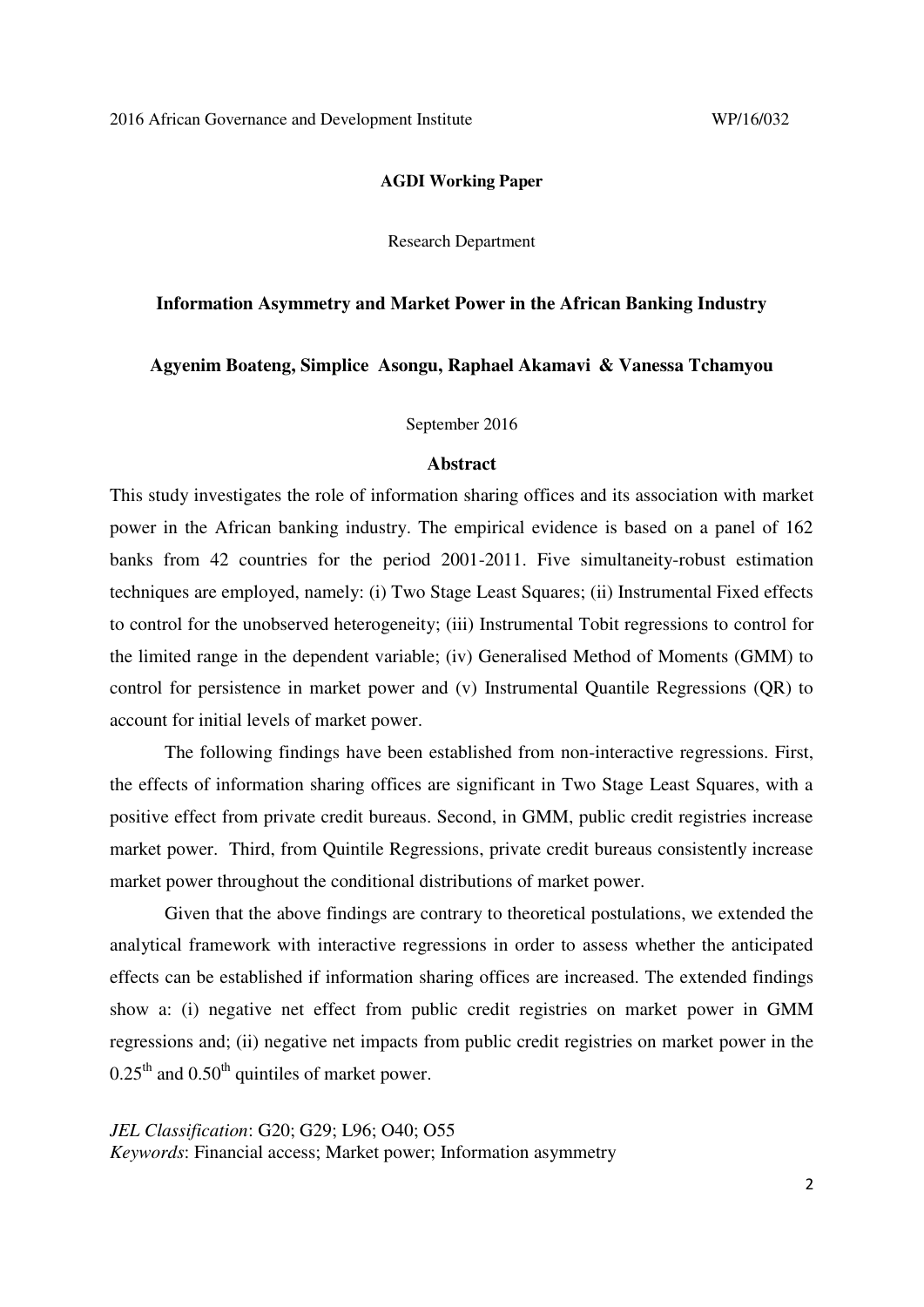#### **1. Introduction**

The issue of bank efficiency and market power has been at the centre of economic research and analysis over the past three decades (see Townsend, 1979; Stiglitz & Weiss, 1981; Aghion & Bolton, 1992; Neven & Roller, 1999; Maudo & Fernandez de Guevara, 2007). The interest stems from the fact that market power may lead to inefficiency in the banking system, resulting in a net loss of social and economic welfare in the country (Maudo & Fernandez de Guevara, 2007). Prior research evidence indicates that market power translates into a higher costs of financial intermediation, lower volume of savings and investment and consequently lower economic growth (Stiglitz & Weiss, 1981; Djankov et al., 2007). Aware of the deleterious effects of market power on economic growth, governments and policy makers in both developed and developing countries have embarked on policies aimed at reducing the level of market power in banking markets to enhance competition. Prominent among the reform policies in sub-Saharan African context include the liberalisation of the banking sector under the auspices of the International Monetary Fund and the World Bank. In particular, the reform policies over the past decade have had a tremendous effect on competition in the banking and financial services landscape of many African countries.

With the heightened competition in the banking sector in many African countries, many lending institutions have increasingly realised the essential role played by the credit information systems in improving banking efficiency. Indeed this realisation resonates with the mainstream economic theory that is, power theories of credit put forward and formalised by scholars such as Townsend (1979); Aghion and Bolton (1992), and Hart and Moore (1994). The theories of credit suggest that two key factors influence how much private credit should be extended to firms and individuals by the financial systems. According to Townsend (1979) Aghion and Bolton (1992); Jaffee and Russell (1976); and Stiglitz and Weiss (1981), the power of creditors (market power) and information are two key determinants which underpin all credit decisions. The argument here is that when lenders command dominant positions in the market, have a power to force repayment and credit history of potential borrowers, they are more willing to lend. It is pertinent to point out that, the establishment of information sharing offices and credit registries in African countries provides an impetus for credit expansion, increased competitions, reduced information asymmetry and bank efficiency in an environment dominated by big players such as Barclays bank, Standard Chartered bank; Société Générale and BNP Paribas. Moreover, the introduction of a credit information system has palpable implications for market power as transparency is increased and monopolistic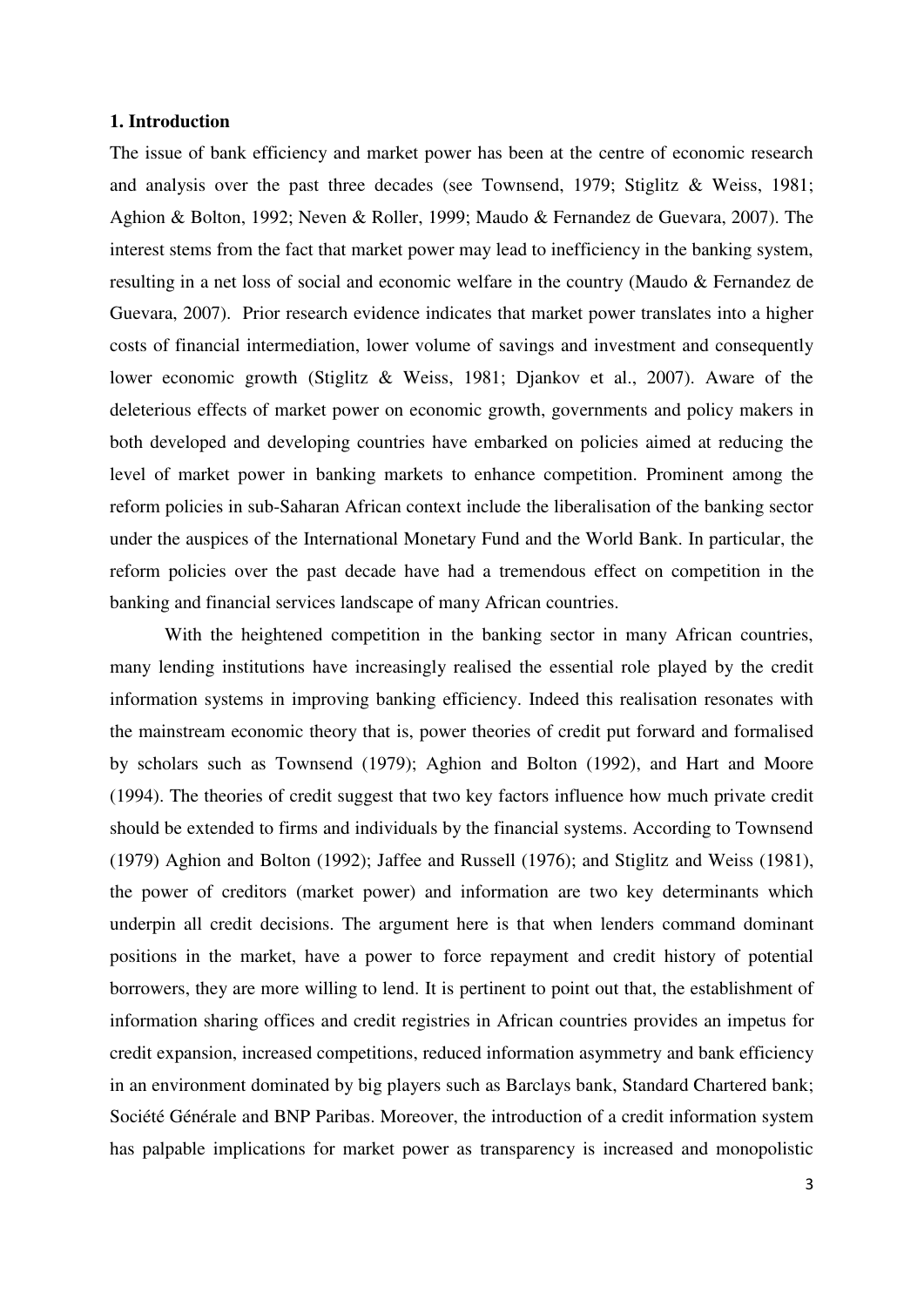tendencies of large banks become difficult to conceal. Despite the perceived gains from the introduction of information sharing offices, recent stream of financial development literature in developing countries indicate that, large banks may continue to reap the benefits of the market power to the under-developed nature of credit information systems and the weaknesses inherent in information sharing among lenders. One such study is that of Luoto, McIntosh and Wydick (2007) which gives account of the growth in credit information systems in developing countries with specific reference to Guatemala. This study builds on this literature by investigating the relationship between information sharing offices and market power in African countries. We do so by analysing 162 banks from 42 African countries over the period of 2001-2011.

Prior literature indicates that smaller banks are characterised with lower interest margins (see Beck & Hesse, 2006; Ahokpossi, 2013)<sup>1</sup>. In essence, relative to small banks, financial institutions with high market power are supposed to reduce their interest margins because of internal and external economies of scale. Conversely, instead of improving in terms of efficiency, big banks are increasingly becoming inefficient (see Mitchell & Onvural, 1996) and market power affects financial access (Karray & Chichti, 2013). A number of arguments have been used to explain the established paradox. The first argument advanced is that, instead of enhancing financial access, large banks use their market power to enjoy a 'quite life' (see Mitchell & Onvural, 1996)<sup>2</sup>. The second perspective is that certain large financial institutions can be linked to considerable diseconomies of scale that lead to inefficiencies in terms of poor management, organisation and coordination (Karray & Chichti, 2013; Clark, 1996; Mester, 1992; Noulas et al., 1990; Berger et al., 1987). The third view maintains that big banks may be using information sharing offices to augment their profit margins (Brown & Zehnder, 2010).

The position that big banks could be abusing their market power has motivated a recent stream of African development literature on the role of information sharing offices in financial access (see Barth et al., 2009; Triki & Gajigo, 2014; Asongu et al., 2016a;

 $\overline{a}$ 

<sup>&</sup>lt;sup>1</sup> According to Beck and Hesse (2006, p.1), bank size substantially contributes to differences in interest rate spreads/margins in the banking sector. For example, in Kenya the high cost of loans is favourable to big banks compared to small lenders (see Ngigi, 2013a, b). Ahokpossi (2013, p. 1) has established that policies designed to promote competition and reduce market concentration would help lower interest margins in sub-Saharan Africa (SSA).

 $2^{2}$  The Quiet Life Hypothesis is a postulation that, banks with greater market power would invest less in pursuing intermediation efficiency. In other words, instead of tailoring the advantage of their favorable position to enable more borrowers to obtain loans at affordable prices, they would prefer to 'exploit their market power' for more gains or enjoy a 'quite life' (Coccorese & Pellecchia, 2010).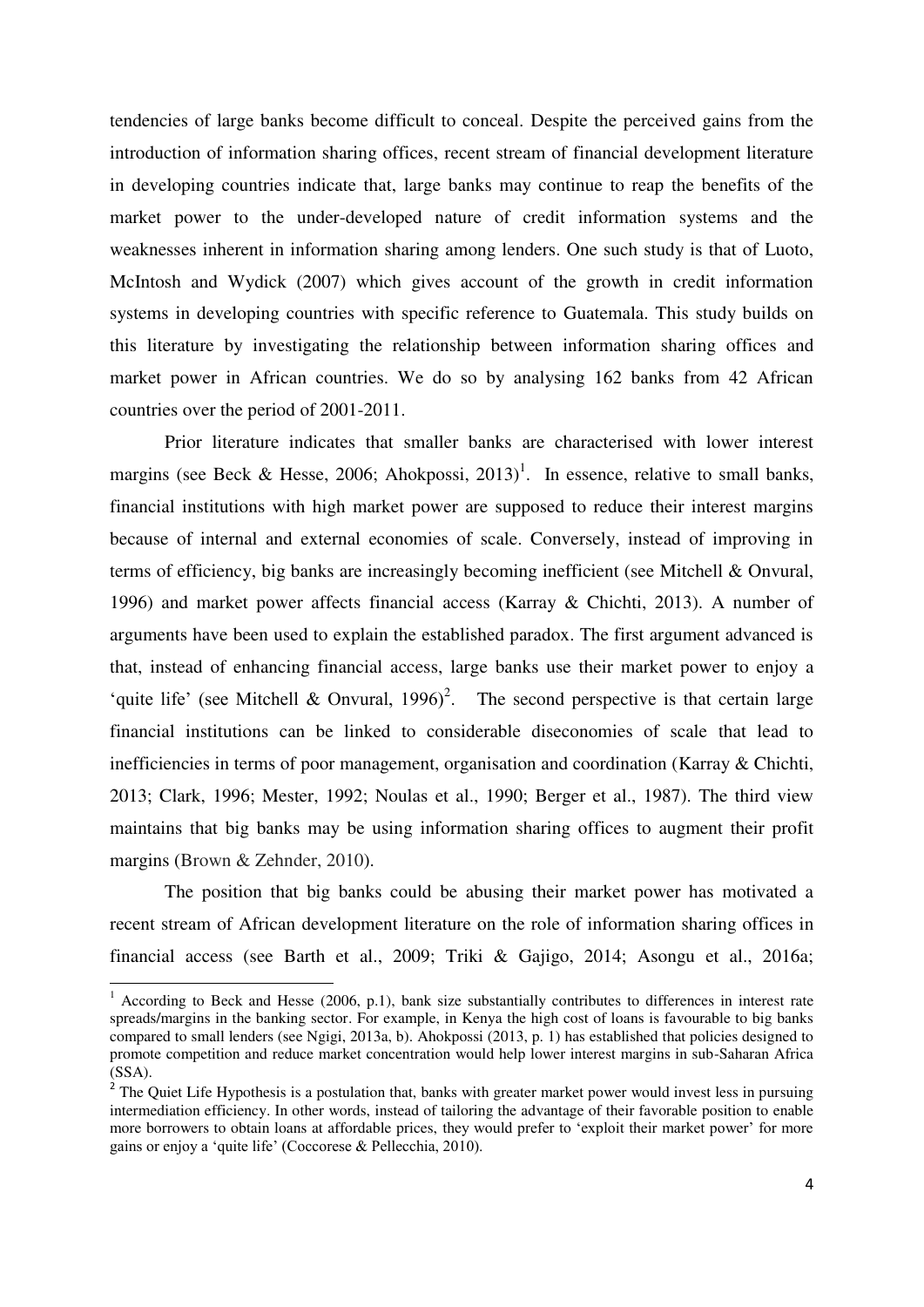Tchamyou & Asongu, 2016). Unfortunately, the literature in this third stream is an embodiment of indirect investigations on the nexus between information sharing offices and market power because the outcome variables are indicators of financial access. In addition, Ariss (2010, p.766) states that "developing countries provide a fertile laboratory to examine issues of competition because they are engaged in a process of deregulation, bank privatization and financial liberalization, while the industry is witnessing more consolidation". Furthermore, Luoto, McIntosh and Wydick (2007, p. 313) convey that "*in many developing countries, credit information systems are still in their infancy, and information sharing among lenders remains weak*". They go on to report that "*Africa remains the region of the world with the least developed credit information systems*" (2007, p. 315). Accordingly, this inquiry complements the existing literature by directly investigating the effect of information sharing on market power in the African banking industry.

Information sharing offices were introduced in Africa over the past decade in order to mitigate information asymmetry between borrowers and lenders in the banking industry (Lin, Ma, Malatesta & Xuan, 2011). According to Jappelli and Pagano (2002), the theoretical connection between market power and information sharing is based on the expectation that the latter renders the banking sector contestable. They also report that increased information sharing offices intensifies interbank competition because information rents previously enjoyed by big banks are reduced by information sharing offices. Accordingly, by mitigating market power and making credit markets contestable, information sharing offices play the role of market brokers by ensuring inter alia: more competition for credit, efficiency in the allocation of capital and reduction of credit constraints.

The theoretical underpinnings are broadly consistent with Bergemanny et al. (2015) on the nexus between information and market power. A consumer with the demand curve who exercises market power by reducing or increasing his/her demands for a particular commodity can influence market price strategically. In the same vein, a producer with the supply curve can also strategically influence the market price by deciding on the amount of commodities to supply. In essence, the standard assessment of market power is the price effect: the responsiveness of price to consumer/producer demand/supply shifts. From a consumer perspective, marker power engenders inefficiency given that consumer marginal value is way higher than the price of the market. In the same vein, from the viewpoint of the producer, the supply price exceeds the marginal cost of production. According to the authors, the mainstream understanding of market power is founded on information asymmetry. This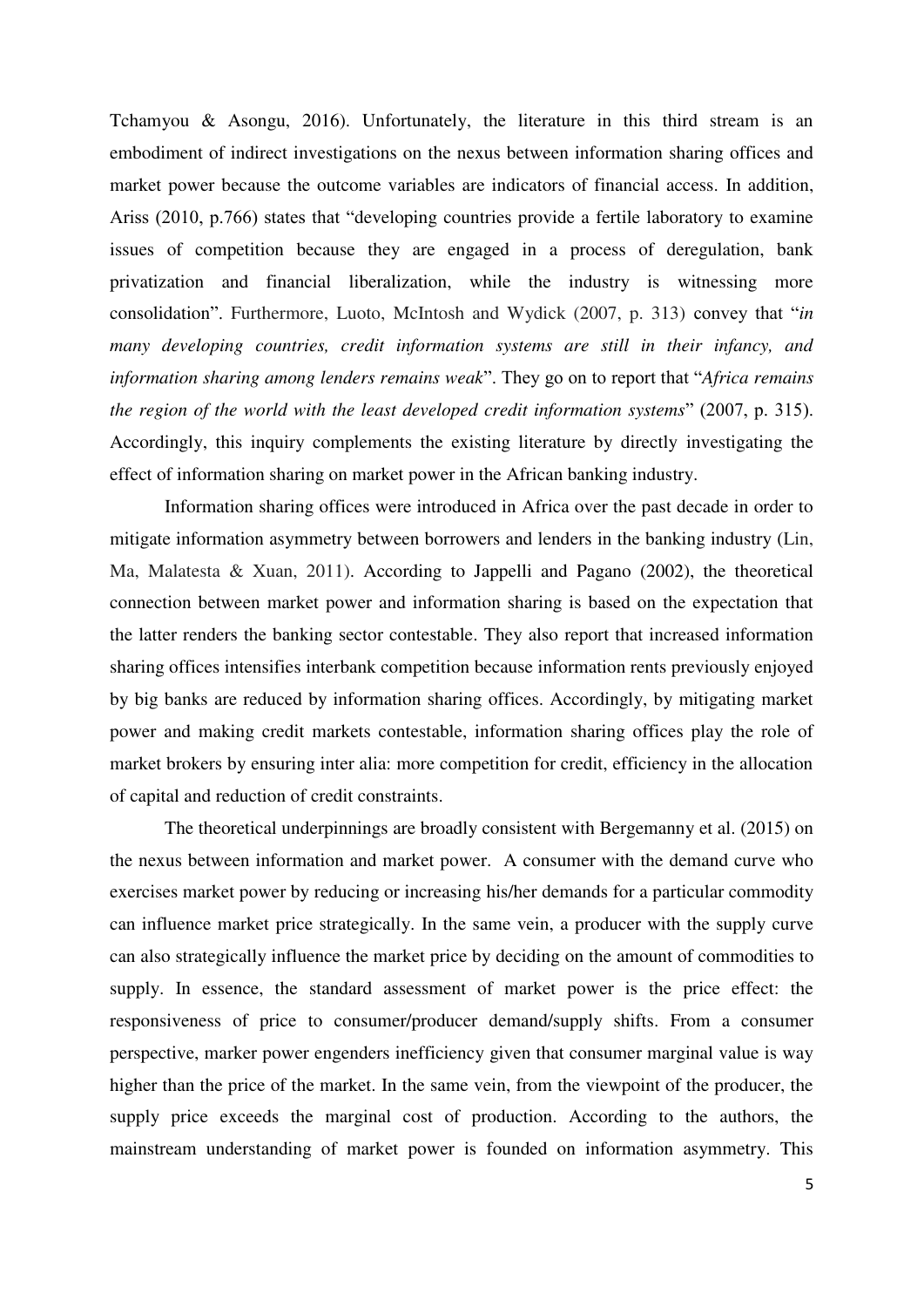theoretical underpinning is consistent with our inquiry in the perspectives that: (i) market power in the banking industry is measured as the rate at which the price of loans exceeds marginal cost and (ii) reducing information asymmetry is measured with information sharing offices.

 The rest of the study is organised as follows. Section 2 covers the data and methodology while the empirical results and discussion are provided in Section 3. Section 4 concludes with implications and future research directions.

#### **2. Data and Methodology**

#### **2.1 Data**

 The study assesses a panel of 162 banks in 42 African countries with data from the World Bank Development Indicators and Bankscope for the period 2001-2011. The number of banks, countries and periodicity are because of constraints in data availability. Information sharing data is only available from the year 2001. The choice of countries and banks is motivated by data availability constraints. Triki and Gajigo (2014) have recently adopted a similar dataset.

 Consistent with Ariss (2010), the Lerner index is used as a measurement of market power. The index measures the rate at which financial institutions set prices above marginal cost. Therefore higher Lerner indices reflect greater market power. The procedure for computing the index is discussed in Section 2.1.1.

 In accordance with Triki and Gajigo (2014) and Djankov, McLiesh, and Shleifer (2007, p. 303), information sharing offices are measured with private credit bureaus (PCB) and public credit registries (PCR). This study's control variables include: (i) market-oriented characteristics (*GDP per capita growth*, *inflation* and *population density*); (ii) bank-level features (*loan quantity, loan price, Bank branches and Deposits/Assets*) and (iii) the unobserved bank heterogeneity. Such heterogeneity is articulated in terms of bank: '*compliance with Sharia finance*' (Non-Islamic versus (vs) Islamic); size (large vs. small) and ownership (foreign vs. domestic). The choice of these control variables is consistent with recent information sharing literature in the African banking industry (see Asongu & Le Roux, 2016).

Looking at the anticipated signs from bank-oriented features, the following can be expected. (1) We anticipate loan price to increase market power because high interest margins resulting from higher loan prices can be a reflection of abuse of power by big banks. (2)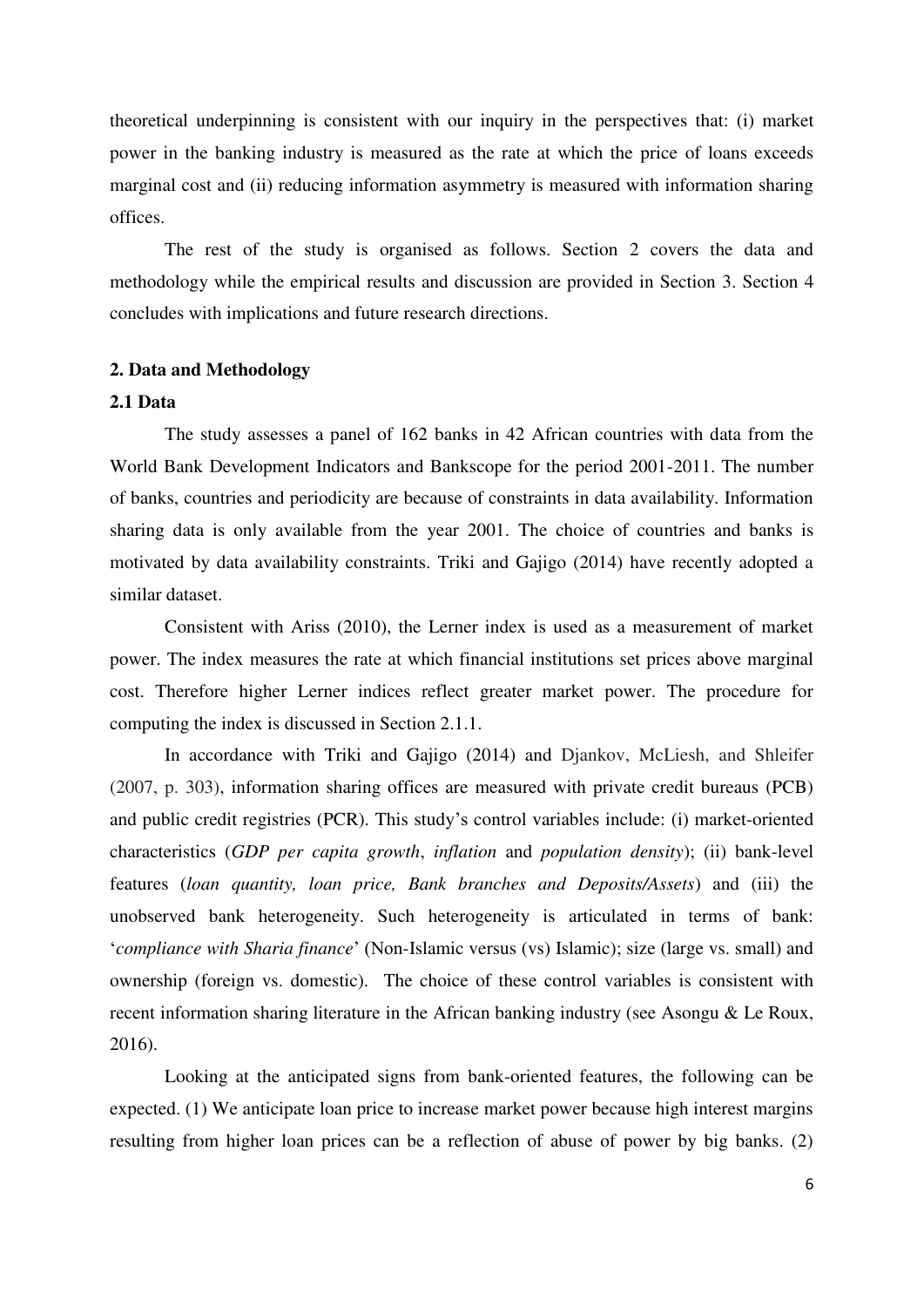Growing loan quantity can indicate decreasing market power owing to intensive competition within the banking sector that drives-down prices while simultaneously augmenting loan quantity. We cannot establish with certainty the anticipate signs because increasing quantity of loans may as well as be the outcome of a group of banks making decisions to influence the quantity of loans to be circulated within the banking sector. (3) The 'Deposit to asset ratio' can positively or negatively influence market power because it can increase the quantity of loans and price of loans at the same time. Accordingly, given that the main sources of bank financing are deposits, a higher proportion of deposits among liquid liabilities can increase the interest rate margin and quantity of loans at the same time. (4) While a growing number of 'bank branches' is an indication of banking sector competition, the corresponding growth in bank branches could also be the outcome of large banks increasing their outreach. Therefore, it is difficult to ascertain the direction of causality flowing from bank branches to market power.

 The following can be postulated on the expected signs from market-related characteristics. (1) While GDP per capita growth is employed to account for business cycle fluctuations, the sign of its relationship with market power is difficult to establish because the effect depends on market expansion and dynamism. (2) It is very probable that the density of the population decreases the market power enjoyed by certain banks because it confers opportunities of investment in the banking sector. (3) Whereas high inflation could constrain some banks to quit the banking industry, stable/low inflation which is necessary for investment purposes could be an attraction for banks to set-up more bank branches across an economy. Accordingly, inflation is an important source of economic ambiguity and investors have been documented to be more inclined towards investment climates that are less ambiguous (see Le Roux & Kelsey, 2016; Kelsey & Le Roux, 2016).

 It is not an easy task to establish expected signs from the dummy variables employed to account for the unobserved heterogeneity. (1) From logic and common sense, a growing number of small banks can decrease market power. (2) An increasing density in domestic banks can either positively or negatively affect market power because the impact depends on *inter alia*: concerns about inefficiency as well as issues about organisation and co-ordination. (3) The impact of compliance with *Sharia finance*' (Non-islamic vs. Islamic) is also not easy to establish because such an influence is contingent on *inter alia*: (i) organisational capacities of staff; (ii) dynamism and expansion of markets and (iii) constraints in fulfilling the requirements and needs of customers.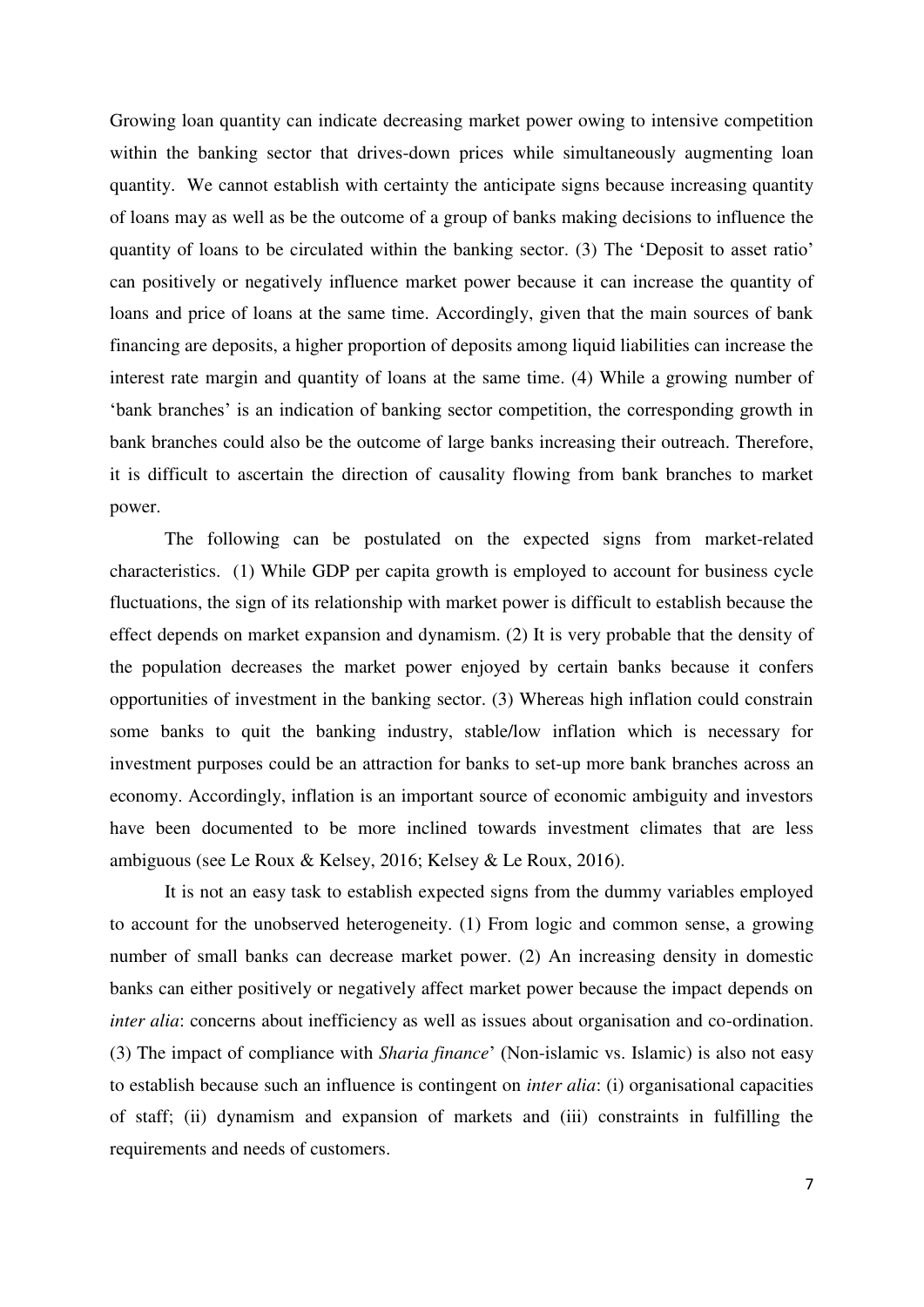The definitions and sources of variables are provided in Appendix 1. Appendix 2 presents the summary statistics whereas the correlation matrix is disclosed in Appendix 3.

#### **2.2 Methodology**

#### *2.2.1 Estimation of Market Power (Lerner Index)*

 The stochastic frontier model is employed in order to estimate the Lerner index which is the indicator of market power (see Battese & Coelli, 1992). Coccorese and Pellecchia (2010) have argued that the model is better in comparison to other estimation techniques like approaches based on deterministic frontiers (see Aigner & Chu, 1968; Farrell, 1957). The selected empirical strategy accounts for the possibility that, beside the corporations' inefficiency, deviations between the observed output and the frontier output could derive from other factors like stochastic shocks and measurement errors.

Let us assume that for firm  $i$  at time  $t$ , production costs depend on input prices  $(W)$ , output  $(Q)$ , random error  $(v)$  and inefficiency  $(u)$ .

If the inefficiency and random error terms are identically and independently distributed (iid), the logarithmic specification corresponding to the cost function can be presented as follows:

$$
\ln C_{it} = f(Q_{it}, W_{it}) + v_{it} + u_{it}, \qquad (1)
$$

where the error term and non-negative inefficiency terms are iid, following a normal distribution and a truncated normal distribution respectively. Hence, while  $v_i$  is  $N(0, \sigma_v^2)$ ,  $u_{it}$  is  $N(\mu, \sigma_u^2)$ .

The translog cost function is used to model the cost. It consists of one output and three inputs. The function was first proposed by Christensen et al. (1971) and later extended to a multiproduct framework by Brown et al. (1979). It has been widely applied in contemporary empirical literature (see Koetter & Vins, 2008; Coccorese & Pellecchia, 2010; Ariss, 2010).

The cost function is as follows:

$$
\ln C_{ii} = \alpha_0 + \alpha_1 \ln Q_{ii} + \sum_{h=1}^{3} \alpha_h \ln W_{hit} + \frac{1}{2} \left\{ \alpha_{QQ} (\ln Q_{ii})^2 + \sum_{h=1}^{3} \sum_{k=1}^{3} \alpha_{hk} \ln W_{hit} \ln W_{kit} \right\} + \sum_{h=1}^{3} \alpha_{Qh} \ln Q_{ii} \ln W_{hit} + v_{it} + u_{it} \qquad (2)
$$

8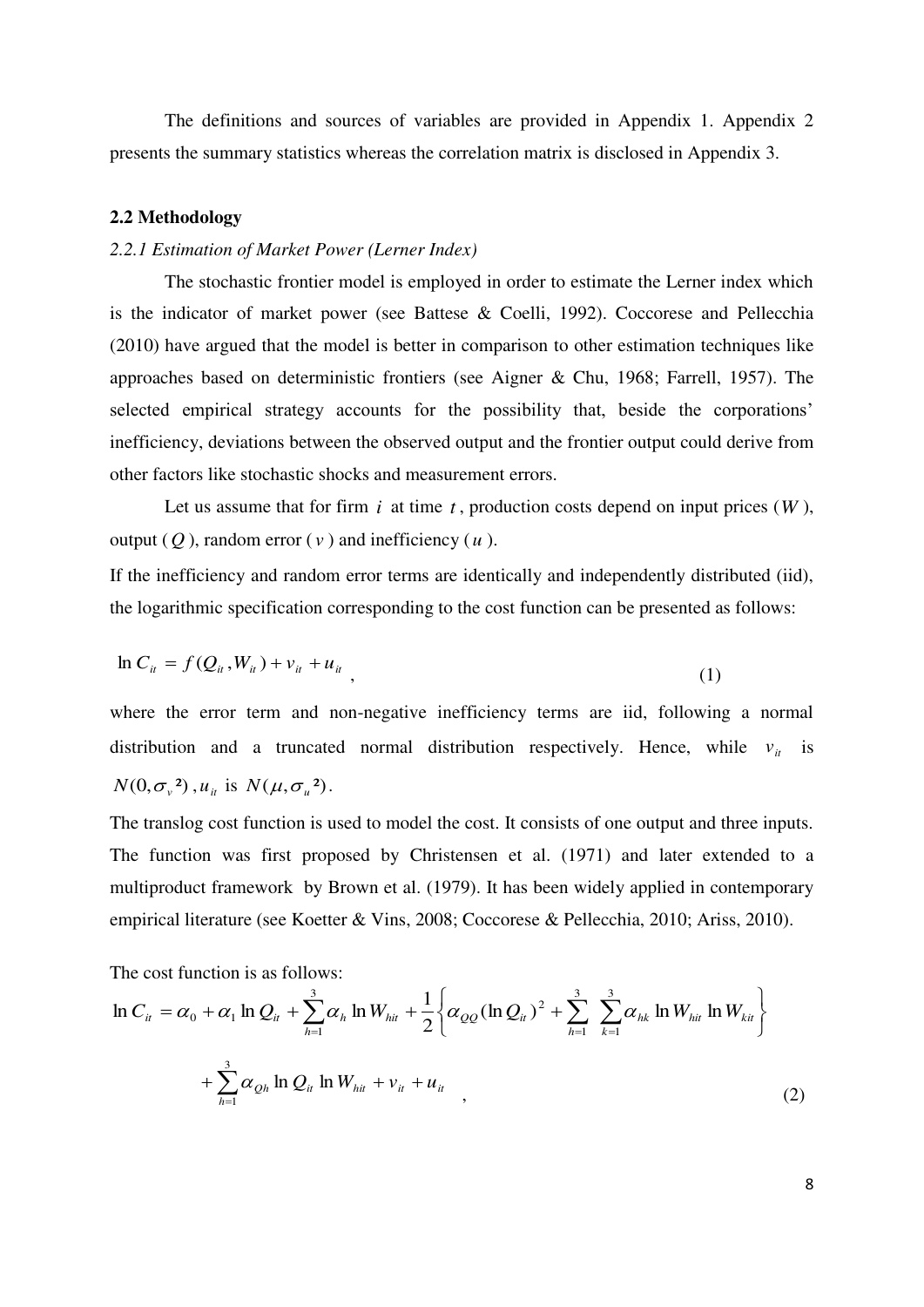where  $i = 1, \ldots, N$  and  $t = 1, \ldots, T$ , are subscripts of banks and time respectively. *C* is the total cost, Q is the output,  $W_h$  are factor prices, while  $u_i$  and  $v_i$  are respectively the error and inefficiency terms.

 In order to estimate the cost, one output and three inputs are specified. The total operating cost is appreciated with the following: price of capital, price of labor, inputs by the price of deposits, output by total assets and total operating cost measured with overheads<sup>3</sup>. The Lerner index is then computed from the marginal cost and price (see Eq. 4). Whereas the former is derived from the translog cost function output (see Eq. (3)), the latter represents the price charged by banks on their output (total assets) and it is computed as the ratio of total revenues (net noninterest income plus interest income) to total assets.

$$
MC_{it} = \frac{\partial C_{it}}{\partial Q_{it}} = \frac{\partial \ln C_{it}(C_{it})}{\partial \ln Q_{it}(Q_{it})} = \left(\alpha_Q + \alpha_{QQ} \ln Q_{it} + \sum_{h=1}^{3} \alpha_{Qh} \ln W_{hit}\right) \frac{C_{it}}{Q_{it}}
$$
(3)

$$
LERNER_{it} = \frac{P_{it} - MC_{it}}{P_{it}},\tag{4}
$$

where  $P_{it}$  is the price charged by a bank on its output. Accordingly, in theory the Lerner index can vary between 0 (in case of perfect competition) and 1.

#### *2.2 2 Instrumentation and instrumental Fixed effects estimations*

 Five simultaneity-robust estimation techniques are employed, namely: (i) Two Stage Least Squares; (ii) Instrumental Variable  $(IV)^4$  Fixed Effects to control for the unobserved heterogeneity; (iii) IV Tobit regressions to control for the limited range in the dependent variable; (iv) Generalised Method of Moments to control for persistence in market power and (v) IV Variable Quantile regressions to account for initial levels of market power. The employment of multiple estimation techniques is in accordance with data behaviour (Asongu & Nwachukwu, 2016a).

The issue of endogeneity in the independent 'information sharing office' variables is tackled by instrumenting the corresponding public credit registries and private credit bureaus with their first lags. For instance, the procedure for instrumenting private credit bureaus is as follows in Eq. (5) below.

 $\overline{a}$ 

 $3$  The deposit price is calculated by dividing interest expenses by the sum of deposits, short term funding plus money market. The price of labor is defined as the ratio of personnel expenses to total assets. The price of capital is equal to the ratio of 'other operating costs' to the value of fixed assets.

<sup>&</sup>lt;sup>4</sup> Instrumental Variable and Instrumental are used interchangeably throughout the study.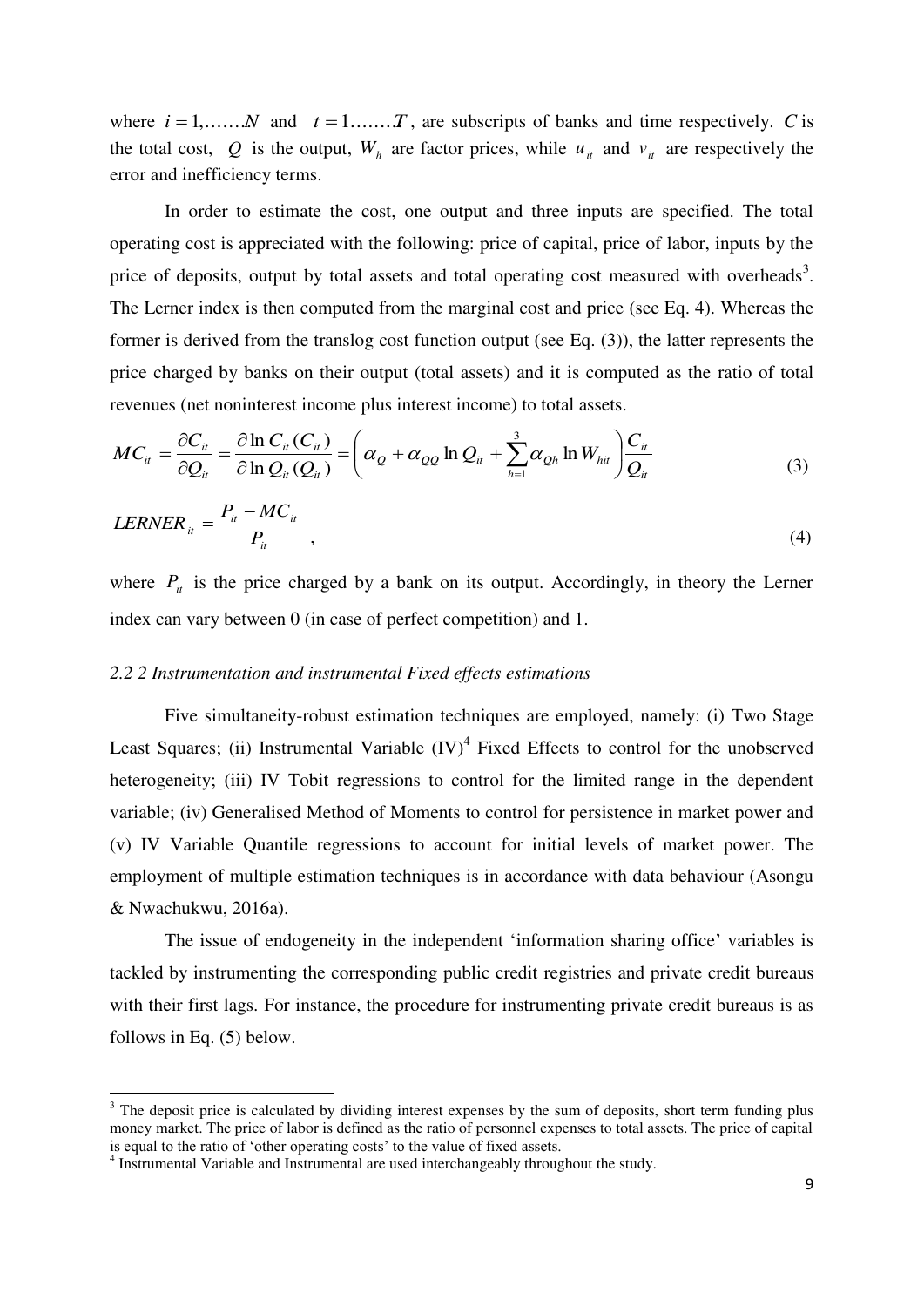$$
PCB_{i,t} = \alpha + \delta_j \left( PCB_{i,t-1} \right) + \varepsilon_{i,t} \quad , \tag{5}
$$

where  $PCB_{i,t}$ , is the private credit bureaus indicator of bank *i* at period *t*,  $\alpha$  is a constant, *PCB*<sub>*i*,*t*-1</sub>, represents private credit bureaus in bank *i* at period  $t-1$ , and  $\varepsilon$ <sub>*i*,*t*</sub> the error term.

The instrumentation procedure in Eq. (5) consists of regressing private credit bureaus on their first lags, then saving the fitted values that are later used as the independent variable of interest in Two Stage Least Squares, Fixed effects, Tobit and Quantile Regression specifications. The instrumentation process which is replicated for public credit registries is Heteroscedasticity and Autocorrelation Consistent (HAC) in standard errors.

 The Ordinary Least Squares (OLS) panel Fixed Effects (FE) models are presented respectively in Eq. (6) and Eq. (7) as follows:

$$
L_{i,t} = \partial_0 + \partial_1 PCR_{i,t} + \partial_2 PCB_{i,t} + \sum_{h=1}^{10} \omega_h W_{h,i,t-\tau} + \varepsilon_{i,t}
$$
 (6)

$$
L_{i,t} = \partial_0 + \partial_1 PCR_{i,t} + \partial_2 PCB_{i,t} + \sum_{h=1}^{7} \omega_h W_{h,i,t-\tau} + \eta_i + \varepsilon_{i,t} , \qquad (7)
$$

where,  $L_{i,t}$  is the Lerner index of bank *i* at period *t*,  $\partial$  is a constant, *PCR* is public credit registries, PCB represents pubic credit bureaus, *W* is the vector of control variables ( *ICT, loan price, loan quantity, GDP per capita growth, Inflation, Population density, Deposit/Assets, Bank Branches, Small banks, Domestic banks and <i>Islamic banks*),  $\eta_i$  is the country-specific effect and  $\varepsilon_{i,t}$  the error term. The vector of control variables does not include dummy fixed effects (Small banks, Domestic banks and Islamic banks) because these are by definition incorporated into country-specific effects in the FE model.

#### *2.2.3 Generalised method of moments: specification, identification and exclusion restrictions*

There are four main reasons for adopting a GMM technique. First, the N>T (162>11) criterion that is essential for the application of the estimation approach is met given that the number of banks (or cross sections) is substantially higher than the number of time series in each cross section. Second, cross-country variations are not eliminated from the specifications. (3) The estimation approach has some bite on endogeneity because it accounts for simultaneity. Furthermore the use of time-invariant omitted variables also increases the control for endogeneity. (4) The *system* estimator corrects for biases in the *difference* estimator.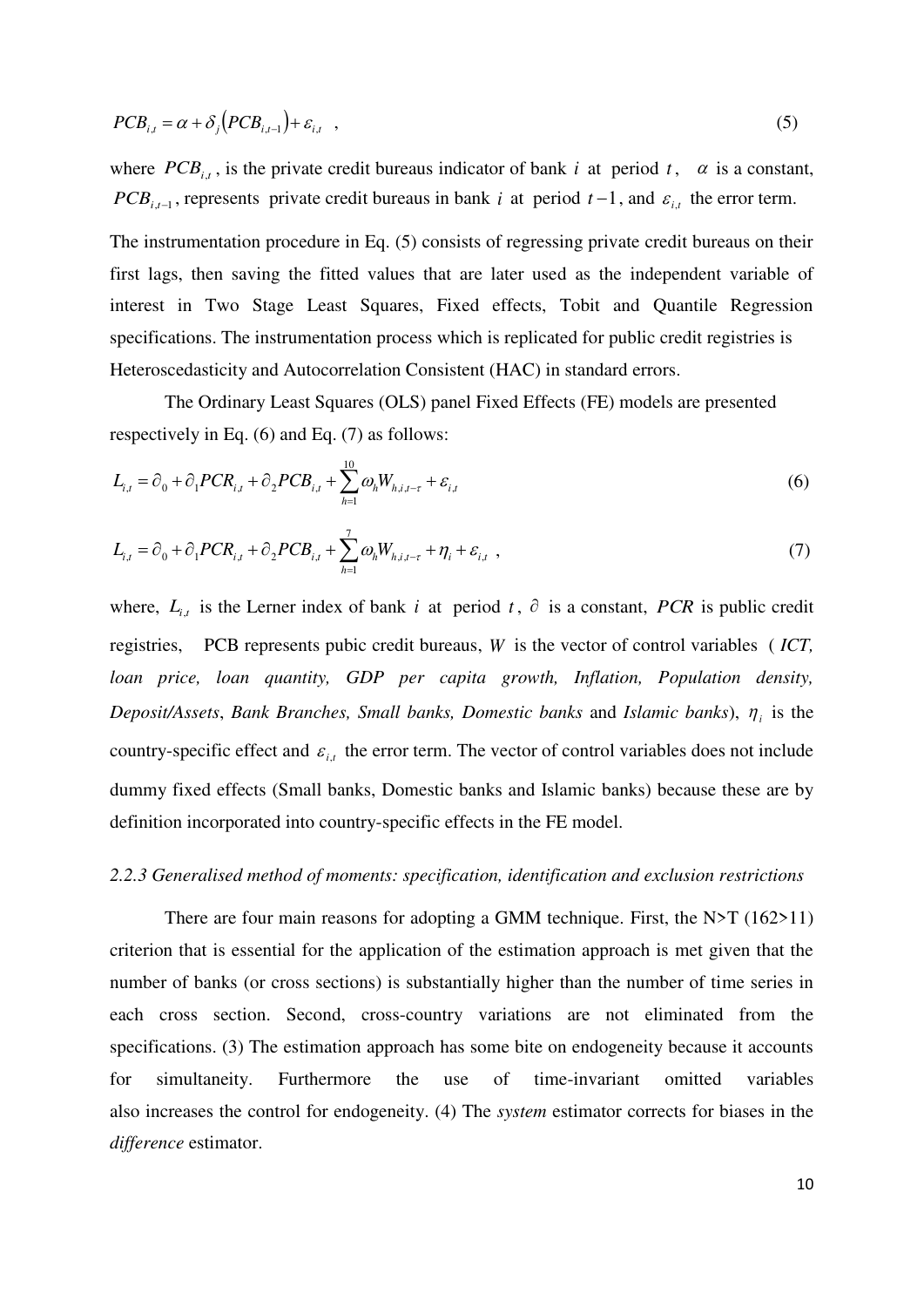In accordance with Bond et al. (2001), the *system* GMM estimator proposed by Arellano and Bond (1995) and Blundell and Bond (1998) has better estimation properties when compared with the *difference* estimator proposed by Arellano and Bond (1991). Within the framework of this inquiry, we prefer the Roodman (2009ab) extension of Arellano and Bover (1995) because it has been documented to: (i) account for cross-sectional dependence and (ii) restrict over-identification or instrument proliferation (see Love & Zicchino, 2006; Baltagi, 2008; Asongu & De Moor, 2016). In essence, the technique adopts forward orthogonal deviations instead of first differences. The adopted specification approach is *twostep* because it controls for heteroscedasticity. It is important to note that the *one-step* approach is homoscedasticity-consistent.

The following equations in level (8) and first difference (9) summarize the standard *system* GMM estimation procedure.

$$
L_{i,t} = \sigma_0 + \sigma_1 L_{i,t-\tau} + \sigma_2 P C R_{i,t} + \sigma_3 P C B_{i,t} + \sum_{h=1}^7 \delta_h W_{h,i,t-\tau} + \eta_i + \xi_t + \varepsilon_{i,t}
$$
\n
$$
L_{i,t} - L_{i,t-\tau} = \sigma_0 + \sigma_1 (L_{i,t-\tau} - L_{i,t-2\tau}) + \sigma_2 (P C R_{i,t} - P C R_{i,t-\tau}) + \sigma_3 (P C B_{i,t} - P C B_{i,t-\tau}) + \sum_{h=1}^7 \delta_h (W_{h,i,t-\tau} - W_{h,i,t-2\tau}) + (\xi_t - \xi_{t-\tau}) + \varepsilon_{i,t-\tau}
$$
\n(9)

where,  $\tau$  represents the coefficient of auto-regression and  $\xi$ , is the time-specific constant.

 It is important to briefly engage exclusion and identification restrictions. As documented in recent literature, all explanatory variables are acknowledged as predetermined or suspected endogenous while only time-invariant omitted variables are considered as strictly exogenous (see Asongu & Nwachukwu, 2016a). This is essentially because it is not feasible for time-invariant omitted variables (or years) to become endogenous in first-differences (see Roodman, 2009b). Hence, the process for treating *ivstyle* (years) is 'iv(years, eq(diff))' whereas the *gmmstyle* is used for predetermined variables.

 Given the above insights, time-invariant omitted variables (which are considered to be strictly exogenous) influence the Lerner index exclusively via the predetermined indicators. Moreover, the statistical validity of the exclusion restriction is investigated with the Difference in Hansen Test (DHT) for the exogeneity of instruments. In essence, the null hypothesis of this test should not be rejected for the time-invariant omitted variables to explain the Lerner index exclusively via the endogenous explaining variables. Therefore, while in the standard instrumental variable (IV) approach, failure to reject the null hypothesis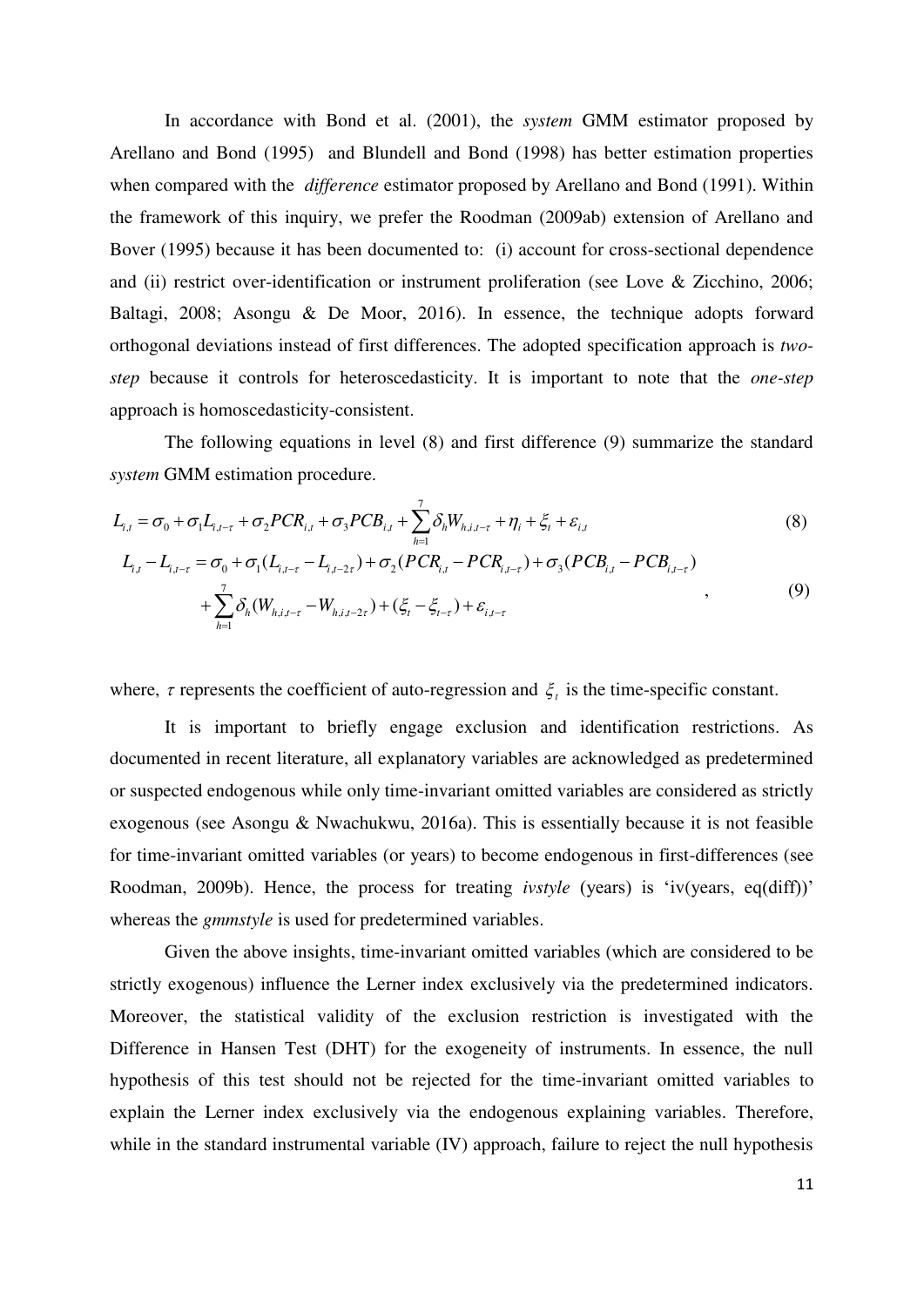of the Sargan Overidentifying Restrictions (OIR) test indicates that the instruments do not explain the outcome variable beyond the suspected endogenous variables (see Beck et al., 2003; Asongu & Nwachukwu, 2016b), with the GMM technique (based on forward orthogonal variations), the information criterion needed to investigate if time-invariant omitted variables are strictly exogenous is the DHT. Therefore, in the findings that are revealed in Section 3, this assumption of exclusion restriction is confirmed if the alternative hypothesis of the DHT corresponding to IV (year, eq(diff)) is rejected.

#### *2.2.4 Instrumental Tobit regressions*

 The Lerner index theoretically is in the interval of 0 to 1. For this theoretical range, the Ordinary Least Squares (OLS) approach may not be appropriate for estimation. A doublecensored Tobit model has been proposed by many authors to account for the limited range in the outcome variable (see Kumbhakar & Lovell, 2000; Koetter et al., 2008; Coccorese & Pellecchia, 2010; Ariss, 2010). Moreover, if no observations are of either 0 or 1 are apparent (as it is the case with the Lerner index), estimations by a double-censored Tobit model is similar to estimating by a linear regression model because the two likelihood functions coincide (McDonald, 2009; Coccorese & Pellecchia, 2010; Asongu & Nwachukwu, 2016c).

The standard Tobit model (Tobin, 1958; Carsun & Sun, 2007) is as follows:

$$
y_{i,t}^* = \alpha_0 + \beta X_{i,t} + \varepsilon_{i,t} ,
$$
 (10)

where  $y_{i,t}^*$  is a latent response variable,  $X_{i,t}$  is an observed  $1 \times k$  vector of explanatory variables and  $\varepsilon_{i,t} \approx$  i.i.d. N(0,  $\sigma$ 2) and is independent variable of  $X_{i,t}$ . Instead of observing  $y_{i,t}^*$ , we observe  $y_{i,t}$ :

$$
y_{i,t} = \begin{cases} y_{i,t}^*, & \text{if } y_{i,t}^* > \gamma \\ 0, & \text{if } y_{i,t}^* \le \gamma, \end{cases} \tag{11}
$$

where  $\gamma$  is a non stochastic constant. In other words, the value of  $y_{i,t}^*$  is missing when it is less than or equal to  $\gamma$ .

#### *2.2.5 Instrumental Quantile regressions*

 The preceding modelling approaches are based on mean values of the Lerner index. Unfortunately, mean values reflect blanket policies. Moreover, such blanket policies may be ineffective unless they are contingent on initial levels of market power and specified differently across financial institutions with high, intermediate and low market power. The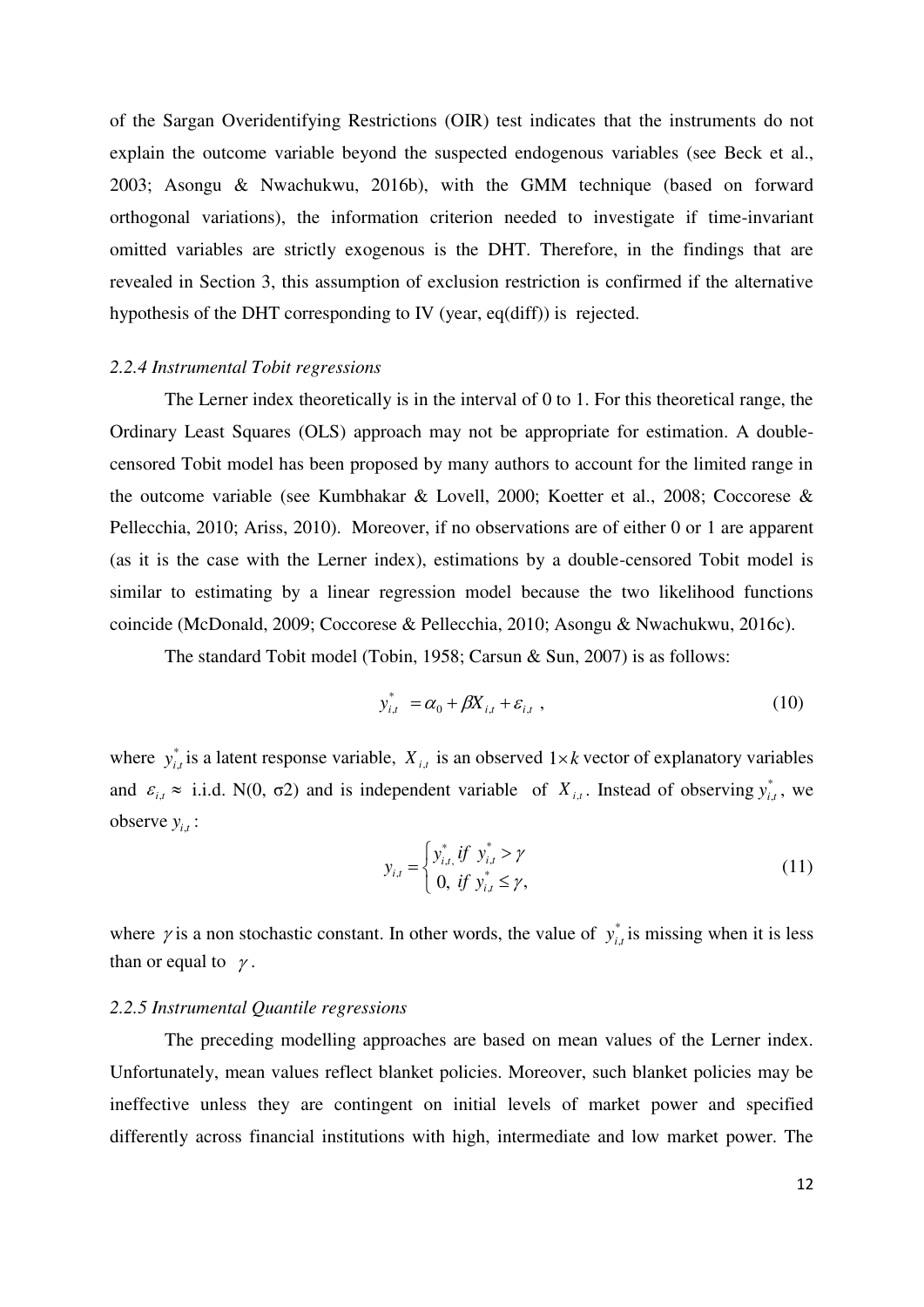concern about modelling exclusively at the conditional mean of the outcome variable is addressed with *Quantile* Regressions (QR) which enables the study to assess the nexuses throughout the conditional distributions of market power (see Keonker & Hallock, 2001; Billger & Goel, 2009; Okada & Samreth, 2012; Asongu, 2013). Such a technique has recently been employed to examine the relationship between information sharing and financial access (see Asongu et al., 2016b).

 Cognizant of above facts, inquiries that investigate mean effects with Ordinary Least Squares are founded on the hypothesis of error terms that are normally distributed. Such an assumption of normally distributed errors terms is not valid in the QR technique. The estimation approach is robust in the presence of outliers because it enables the assessment of parameter estimates at various points of the conditional distribution of the outcome variable (or Lerner index) (see Koenker & Bassett, 1978).

The  $\theta$ <sup>th</sup> quintile estimator of the Lerner index is obtained by solving the following optimization problem, which is presented without subscripts for simplicity in Eq. (12)

$$
\min_{\beta \in R^k} \left[ \sum_{i \in \{i: y_i \ge x \mid \beta\}} \theta \middle| y_i - x_{i'} \beta \middle| + \sum_{i \in \{i: y_i \ge x \mid \beta\}} (1 - \theta) \middle| y_i - x_{i'} \beta \right] \right],
$$
\n(12)

where  $\theta \in (0,1)$ . As opposed to OLS that is fundamentally based on minimizing the sum of squared residuals, with QR, the weighted sum of absolute deviations are minimised. For instance, the 10<sup>th</sup> or 90<sup>th</sup> quintiles (with  $\theta$ =0.10 or 0.90 respectively) are investigated by approximately weighing the residuals. The conditional quintile of the Lerner index or *y<sup>i</sup>* given  $x_i$  is:

$$
Q_{y}(\theta \mid x_{i}) = x_{i'}\beta_{\theta} \tag{13}
$$

Where unique slope parameters are modelled for each  $\theta^{\text{th}}$  specific quintile. This formulation is analogous to  $E(y/x) = x_i/\beta$  in the OLS slope where parameters are assessed only at the mean of the conditional distribution of the Lerner index. In Eq. (13), the dependent variable *yi* is the Lerner index whereas *x<sup>i</sup>* contains a constant term, *public credit registries, private credit bureaus, loan price, loan quantity, GDP per capita growth, Inflation, Population density, Deposit/Assets, Bank Branches, Small banks, domestic banks* and *Islamic banks*.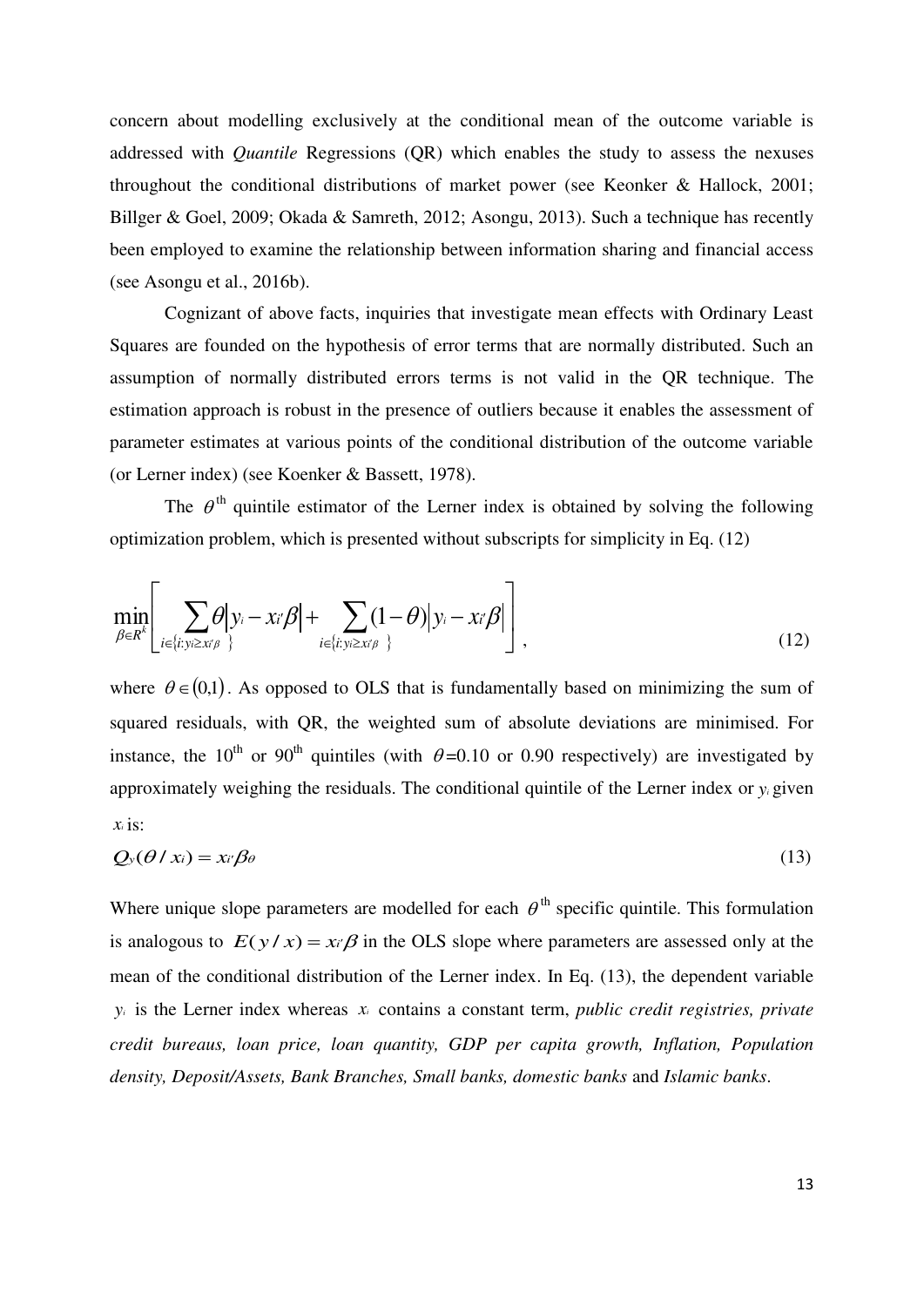#### **3. Empirical results**

 $\overline{a}$ 

#### **3.1 Presentation of results**

Table 1 presents the findings of Ordinary Least Squares, Fixed Effects and Tobit regressions. Given that we are employing instrumental variables for the independent indicators of interest, the corresponding estimation technique can be qualified as respectively Two Stage Least Squares, Instrumental Variable Fixed Effects and Instrumental Variable Tobit regressions. The table entails nine specifications, with three specifications for each estimation strategy. Whereas the first and second specifications for each estimation approach respectively, articulate the effects of public credit registries and private credit bureaus, the third specification emphasises both the effects of private credit bureaus and public credit registries.

 The following findings can be established. First, the effects of information sharing offices are significant only in the Two Stage Least Squares, with a positive (insignificantly positive) effect from private credit bureaus (public credit registries). Second, most of the significant control variables have the expected signs. For instance: (i) an increasing number of small banks reduce market power because as small banks enter the banking industry, they reduce the market share of operating big banks; (ii) domestic banks are likely to increase market power because the presence of foreign competition is needed to reduce the power enjoyed by big banks and (iii) increasing loan prices may be translated as growing market power because of the higher interest margins. The third point on loan prices is consistent with the conception and definition of market power: the setting of prices above marginal cost.

Table 2 presents GMM results. The table entails six specifications, with one set of two specifications for public credit registries, private credit bureaus and information sharing offices. Each set of specification involves both a full sample and a partial sample. The full sample is from 2001-2011 whereas the partial sample is from 2005-2011. Two reasons motivate the adoption of the partial sample. On the one hand, it enables the inquiry to restrict over-identification or limit instrument proliferation given that T (time) is reduced. On the other hand, information from private credit bureaus and public credit registries in most of the sampled nations are available from the year 2005. Four principal information criteria are employed to assess the validity of the GMM model with forward orthogonal deviations<sup>5</sup>. Based on the information criteria, public credit registries increase market power.

<sup>5</sup> "*First, the null hypothesis of the second-order Arellano and Bond autocorrelation test (AR(2)) in difference for the absence of autocorrelation in the residuals should not be rejected. Second the Sargan and Hansen overidentification restrictions (OIR) tests should not be significant because their null hypotheses are the positions that instruments are valid or not*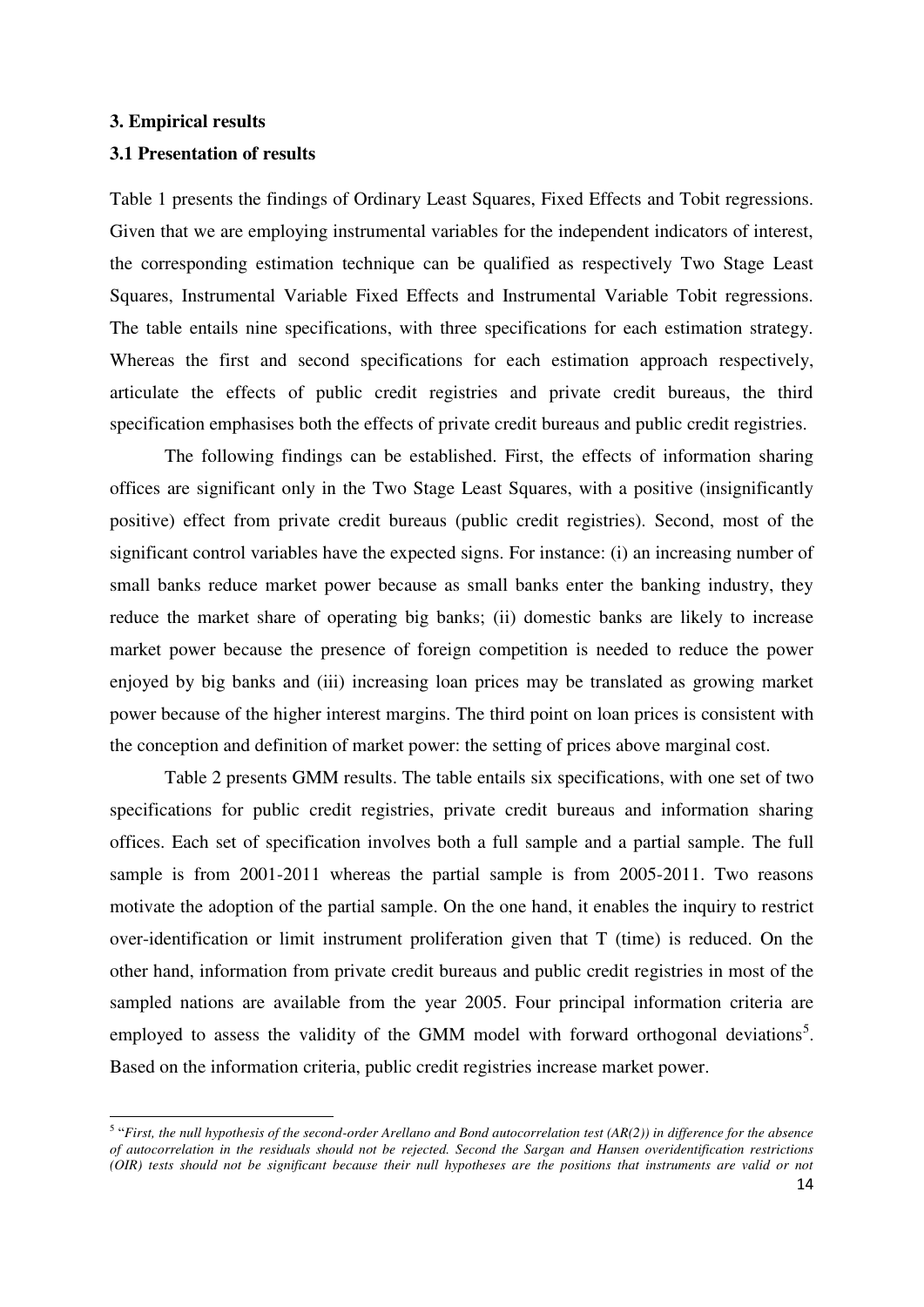|                               |            |                         |            |                | <b>Dependent Variable: Lerner Index</b>    |             |                          |                             |            |
|-------------------------------|------------|-------------------------|------------|----------------|--------------------------------------------|-------------|--------------------------|-----------------------------|------------|
|                               |            | Two Stage Least Squares |            |                | <b>Instrumental Variable Fixed Effects</b> |             |                          | Instrumental Variable Tobit |            |
|                               | <b>PCR</b> | <b>PCB</b>              | <b>ISO</b> | <b>PCR</b>     | <b>PCB</b>                                 | <b>ISO</b>  | <b>PCR</b>               | <b>PCB</b>                  | <b>ISO</b> |
| Constant                      | 0.244      | 0.270                   | 0.229      | $-1.707***$    | $-1.550***$                                | $-1.709***$ | 0.234                    | 0.274                       | 0.219      |
|                               | (0.269)    | (0.203)                 | (0.320)    | (0.001)        | (0.006)                                    | (0.002)     | (0.172)                  | (0.100)                     | (0.209)    |
| PCR (IV)                      | 0.003      | ---                     | 0.004      | $-0.0002$      | $---$                                      | 0.0004      | 0.003                    | $---$                       | 0.004      |
|                               | (0.224)    |                         | (0.164)    | (0.959)        |                                            | (0.934)     | (0.469)                  |                             | (0.403)    |
| PCB (IV)                      | ---        | $0.001**$               | $0.001***$ | $\overline{a}$ | 0.005                                      | 0.006       | $\overline{\phantom{a}}$ | 0.001                       | 0.001      |
|                               |            | (0.016)                 | (0.007)    |                | (0.340)                                    | (0.345)     |                          | (0.387)                     | (0.360)    |
| GDPpcg                        | $-0.0004$  | 0.0009                  | 0.0007     | 0.005          | 0.004                                      | 0.004       | $-0.0009$                | 0.0009                      | 0.0003     |
|                               | (0.879)    | (0.781)                 | (0.821)    | (0.554)        | (0.634)                                    | (0.621)     | (0.904)                  | (0.896)                     | (0.969)    |
| Inflation                     | $-0.007$   | $-0.007$                | $-0.006$   | $-0.007$       | $-0.008*$                                  | $-0.008*$   | $-0.006$                 | $-0.007$                    | $-0.005$   |
|                               | (0.188)    | (0.214)                 | (0.254)    | (0.107)        | (0.068)                                    | (0.083)     | (0.163)                  | (0.112)                     | (0.250)    |
| Pop. density                  | $-0.0002*$ | $-0.00001$              | $-0.0001$  | $-0.016***$    | $-0.017**$                                 | $-0.017**$  | $-0.0002$                | 0.000007                    | $-0.0001$  |
|                               | (0.080)    | (0.924)                 | (0.218)    | (0.008)        | (0.012)                                    | (0.013)     | (0.339)                  | (0.973)                     | (0.490)    |
| Deposit/Assets                | 0.133      | 0.140                   | 0.152      | 0.119          | $-0.020$                                   | $-0.002$    | 0.134                    | 0.135                       | 0.153      |
|                               | (0.537)    | (0.511)                 | (0.501)    | (0.636)        | (0.938)                                    | (0.993)     | (0.348)                  | (0.348)                     | (0.301)    |
| <b>Bank Branches</b>          | $0.009***$ | $0.009***$              | $0.007***$ | $-0.038$       | $-0.042*$                                  | $-0.044*$   | $0.010*$                 | $0.009*$                    | 0.008      |
|                               | (0.000)    | (0.000)                 | (0.002)    | (0.119)        | (0.083)                                    | (0.084)     | (0.069)                  | (0.061)                     | (0.145)    |
| Price of Loans                | 2.158      | 1.794                   | 2.080      | $7.610***$     | 8.093***                                   | 8.193***    | $2.170***$               | $1.773***$                  | 2.096***   |
|                               | (0.107)    | (0.155)                 | (0.127)    | (0.000)        | (0.000)                                    | (0.000)     | (0.001)                  | (0.008)                     | (0.003)    |
| Quantity of Loans             | $-0.019$   | $-0.023$                | $-0.022$   | $0.760***$     | $0.755***$                                 | $0.767***$  | $-0.019$                 | $-0.023$                    | $-0.021$   |
|                               | (0.330)    | (0.264)                 | (0.297)    | (0.000)        | (0.000)                                    | (0.000)     | (0.362)                  | (0.274)                     | (0.326)    |
| <b>Small Banks</b>            | $-0.128**$ | $-0.131**$              | $-0.133**$ | $---$          | ---                                        | ---         | $-0.132*$                | $0.207***$                  | $-0.137*$  |
|                               | (0.027)    | (0.021)                 | (0.025)    |                |                                            |             | (0.074)                  | (0.000)                     | (0.069)    |
| Domestic Banks                | $0.211**$  | $0.210**$               | $0.211**$  | $\overline{a}$ | ---                                        | $---$       | $0.210***$               | 0.077                       | $0.210***$ |
|                               | (0.028)    | (0.032)                 | (0.035)    |                |                                            |             | (0.000)                  | (0.647)                     | (0.001)    |
| <b>Islamic Banks</b>          | 0.064      | 0.076                   | 0.080      | $---$          | ---                                        | ---         | 0.067                    | 0.001                       | 0.082      |
|                               | (0.430)    | (0.348)                 | (0.340)    |                |                                            |             | (0.686)                  | (0.387)                     | (0.629)    |
| Fisher                        | 3.80***    | 4.92***                 | $4.35***$  | 11.44***       | 11.84***                                   | $10.22***$  |                          |                             |            |
| $R^2/R^2$ within/Pseudo $R^2$ | 0.052      | 0.053                   | 0.054      | 0.152          | 0.157                                      | 0.158       | 0.027                    | 0.027                       | 0.028      |
| LR Chi-Square                 |            |                         |            |                |                                            |             | 35.49***                 | 35.12***                    | 35.92***   |
| Log Likelihood                |            |                         |            |                |                                            |             | $-631.181$               | $-632.351$                  | $-620.846$ |
| <b>Banks</b>                  |            |                         |            | 137            | 137                                        | 137         |                          |                             |            |
| Observations                  | 652        | 652                     | 633        | 653            | 653                                        | 634         | 652                      | 652                         | 633        |
|                               |            |                         |            |                |                                            |             |                          |                             |            |

#### **Table 1: Market Power Effects of Reducing Information Asymmetry**

\*, \*\*, \*\*\*: significance levels of 10%, 5% and 1% respectively. IV: Instrumented Variable. PCR: Public Credit Registries. PCB: Private Credit Bureaus. ISO: Information Sharing Offices.

Table 3 presents QR findings corresponding respectively to public credit registries, private credit bureaus and information sharing offices in three blocks of specifications. Apparent differences in estimation coefficients of the independent variables of interest (in terms of sign, significance and magnitude of significance) justify the relevance of complementing the Two-Stage Least Squares, Fixed effects, Tobit and GMM regressions with estimations throughout the conditional distribution of the Lerner index. It is apparent from the results that private credit bureaus consistently increase market power throughout the

 $\overline{a}$ 

*correlated with the error terms. In essence, while the Sargan OIR test is not robust but not weakened by instruments, the Hansen OIR is robust but weakened by instruments. In order to restrict identification or limit the proliferation of instruments, we have ensured that instruments are lower than the number of cross-sections in most specifications. Third, the Difference in Hansen Test (DHT) for exogeneity of instruments is also employed to assess the validity of results from the Hansen OIR test. Fourth, a Fischer test for the joint validity of estimated coefficients is also provided*" (Asongu & De Moor, 2016, p.9).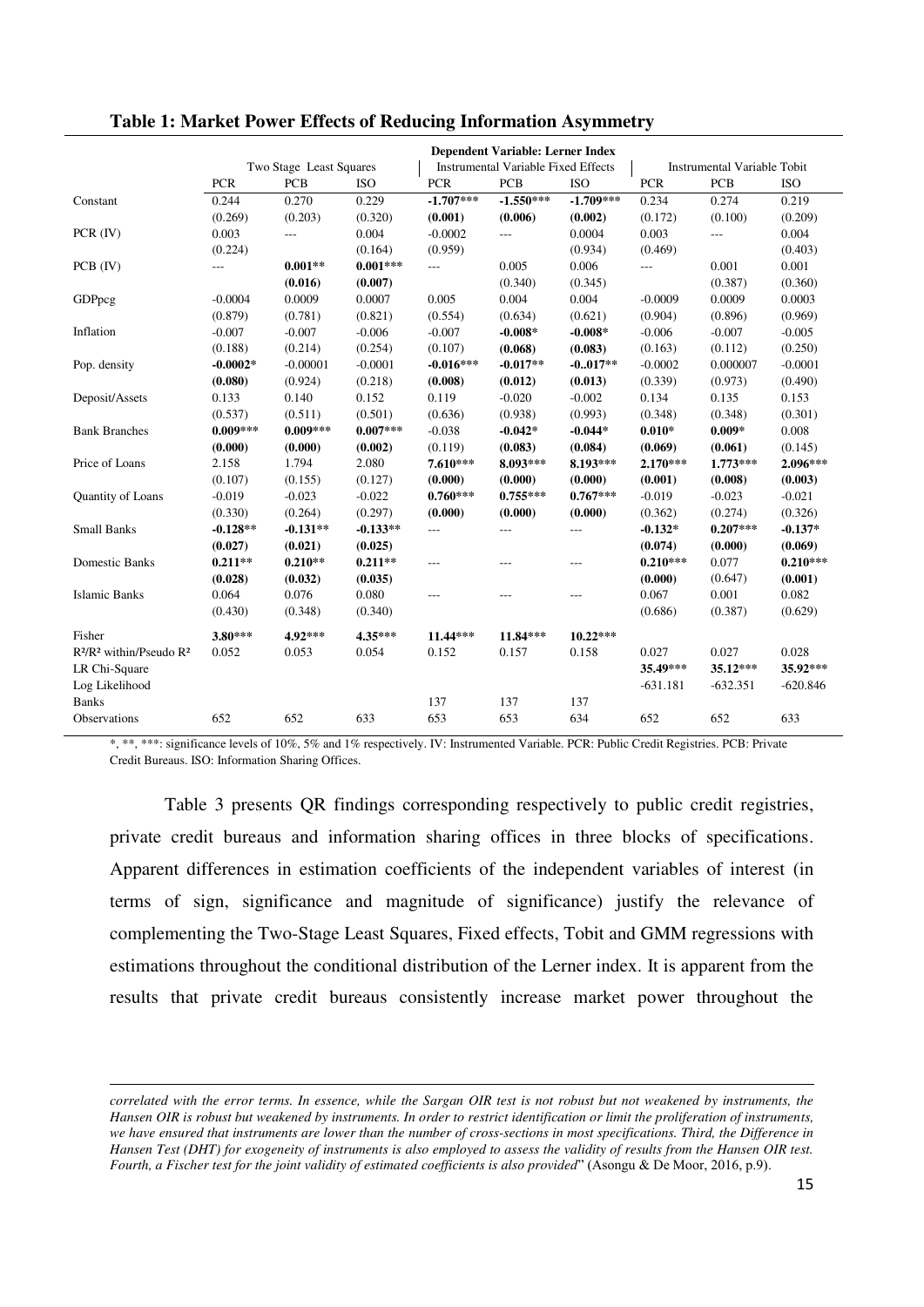conditional distribution of market power. Most of the significant control variables have the expected signs.

|                             |                    |                                |                          | <b>Dependent Variable: Lerner Index</b> |                                    |                |
|-----------------------------|--------------------|--------------------------------|--------------------------|-----------------------------------------|------------------------------------|----------------|
|                             |                    | Public Credit Registries (PCR) |                          | Private Credit Bureaus (PCB)            | <b>Information Sharing Offices</b> |                |
|                             | <b>Full Sample</b> | <b>Partial Sample</b>          | Full Sample              | Partial Sample                          | Full Sample                        | Partial Sample |
| Constant                    | $0.304*$           | $-0.821$                       | $0.322**$                | 0.109                                   | $0.436***$                         | 0.032          |
|                             | (0.060)            | (0.243)                        | (0.034)                  | (0.374)                                 | (0.001)                            | (0.944)        |
| Lener Index (-1)            | $0.194***$         | $0.546***$                     | $0.176***$               | $0.584***$                              | $0.168***$                         | $0.556***$     |
|                             | (0.000)            | (0.000)                        | (0.000)                  | (0.000)                                 | (0.000)                            | (0.000)        |
| <b>PCR</b>                  | 0.0005             | $-0.0006$                      | $\overline{\phantom{a}}$ | $---$                                   | $0.001*$                           | $-0.001$       |
|                             | (0.475)            | (0.703)                        |                          |                                         | (0.063)                            | (0.353)        |
| <b>PCB</b>                  | ---                | ---                            | $-0.00003$               | $-0.0002$                               | $-0.0001$                          | $-0.0001$      |
|                             |                    |                                | (0.978)                  | (0.654)                                 | (0.922)                            | (0.865)        |
| GDPpcg                      | $-0.003$           | 0.002                          | $-0.004*$                | 0.001                                   | $-0.003$                           | 0.004          |
|                             | (0.183)            | (0.409)                        | (0.070)                  | (0.499)                                 | (0.155)                            | (0.121)        |
| Inflation                   | $-0.001$           | $-0.001$                       | $-0.001$                 | $-0.0009$                               | $-0.001$                           | $-0.001$       |
|                             | (0.476)            | (0.487)                        | (0.152)                  | (0.663)                                 | (0.162)                            | (0.281)        |
| Pop. density                | $-0.00003$         | 0.00008                        | $-0.0001$                | 0.00004                                 | $-0.0001$                          | 0.0001         |
|                             | (0.776)            | (0.568)                        | (0.410)                  | (0.620)                                 | (0.210)                            | (0.190)        |
| Deposit/Assets              | $-0.125$           | $-0.068$                       | $-0.108$                 | 0.064                                   | $-0.153$                           | $-0.062$       |
|                             | (0.327)            | (0.771)                        | (0.384)                  | (0.691)                                 | (0.131)                            | (0.702)        |
| <b>Bank Branches</b>        | $0.005**$          | 0.002                          | $0.008***$               | 0.004                                   | $0.009***$                         | $0.004**$      |
|                             | (0.023)            | (0.305)                        | (0.002)                  | (0.161)                                 | (0.000)                            | (0.040)        |
| Price of Loans              | 0.610              | 0.300                          | $1.231**$                | 0.231                                   | $1.202**$                          | 0.308          |
|                             | (0.371)            | (0.644)                        | (0.033)                  | (0.609)                                 | (0.011)                            | (0.652)        |
| Quantity of Loans           | $0.058**$          | $0.058***$                     | 0.018                    | $0.041***$                              | 0.014                              | $0.045***$     |
|                             | (0.049)            | (0.002)                        | (0.447)                  | (0.005)                                 | (0.550)                            | (0.001)        |
| AR(1)                       | (0.166)            | (0.134)                        | (0.139)                  | (0.134)                                 | (0.147)                            | (0.690)        |
| AR(2)                       | (0.561)            | (0.161)                        | (0.530)                  | (0.629)                                 | (0.483)                            | (0.964)        |
| Sargan OIR                  | (0.000)            | (0.101)                        | (0.000)                  | (0.156)                                 | (0.000)                            | (0.173)        |
| Hansen OIR                  | (0.195)            | (0.534)                        | (0.120)                  | (0.732)                                 | (0.149)                            | (0.519)        |
| DHT for instruments         |                    |                                |                          |                                         |                                    |                |
| (a)Instruments in levels    |                    |                                |                          |                                         |                                    |                |
| H excluding group           | (0.885)            | (0.930)                        | (0.215)                  | (0.912)                                 | (0.835)                            | (0.494)        |
| Dif(null, H=exogenous)      | (0.082)            | (0.307)                        | (0.151)                  | (0.522)                                 | (0.058)                            | (0.478)        |
|                             |                    |                                |                          |                                         |                                    |                |
| (b) IV (years, $eq(diff)$ ) |                    |                                |                          |                                         |                                    |                |
| H excluding group           | (0.175)            | (0.577)                        | (0.151)                  | (0.607)                                 | (0.205)                            | (0.503)        |
| Dif(null, H=exogenous)      | (0.352)            | (0.383)                        | (0.222)                  | (0.707)                                 | (0.210)                            | (0.453)        |
| Fisher                      | $26.09***$         | 13.84***                       | $20.07***$               | 27.21***                                | 27.07***                           | 26.44***       |
| Instruments                 | 34                 | 33                             | 34                       | 32                                      | 38                                 | 37             |
| <b>Banks</b>                | 133                | 99                             | 133                      | 98                                      | 133                                | 93             |
| <b>Observations</b>         | 603                | 124                            | 594                      | 122                                     | 584                                | 117            |
|                             |                    |                                |                          |                                         |                                    |                |

| Table 2: Market Power Effects of Reducing Information Asymmetry (GMM) |  |  |  |
|-----------------------------------------------------------------------|--|--|--|
|                                                                       |  |  |  |

\*,\*\*,\*\*\*: significance levels of 10%, 5% and 1% respectively. DHT: Difference in Hansen Test for Exogeneity of Instruments' Subsets. Dif: Difference. OIR: Over-identifying Restrictions Test. The significance of bold values is twofold. 1) The significance of estimated coefficients and the Fisher statistics. 2) The failure to reject the null hypotheses of: a) no autocorrelation in the AR(1) and AR(2) tests and; b) the validity of the instruments in the Sargan OIR test.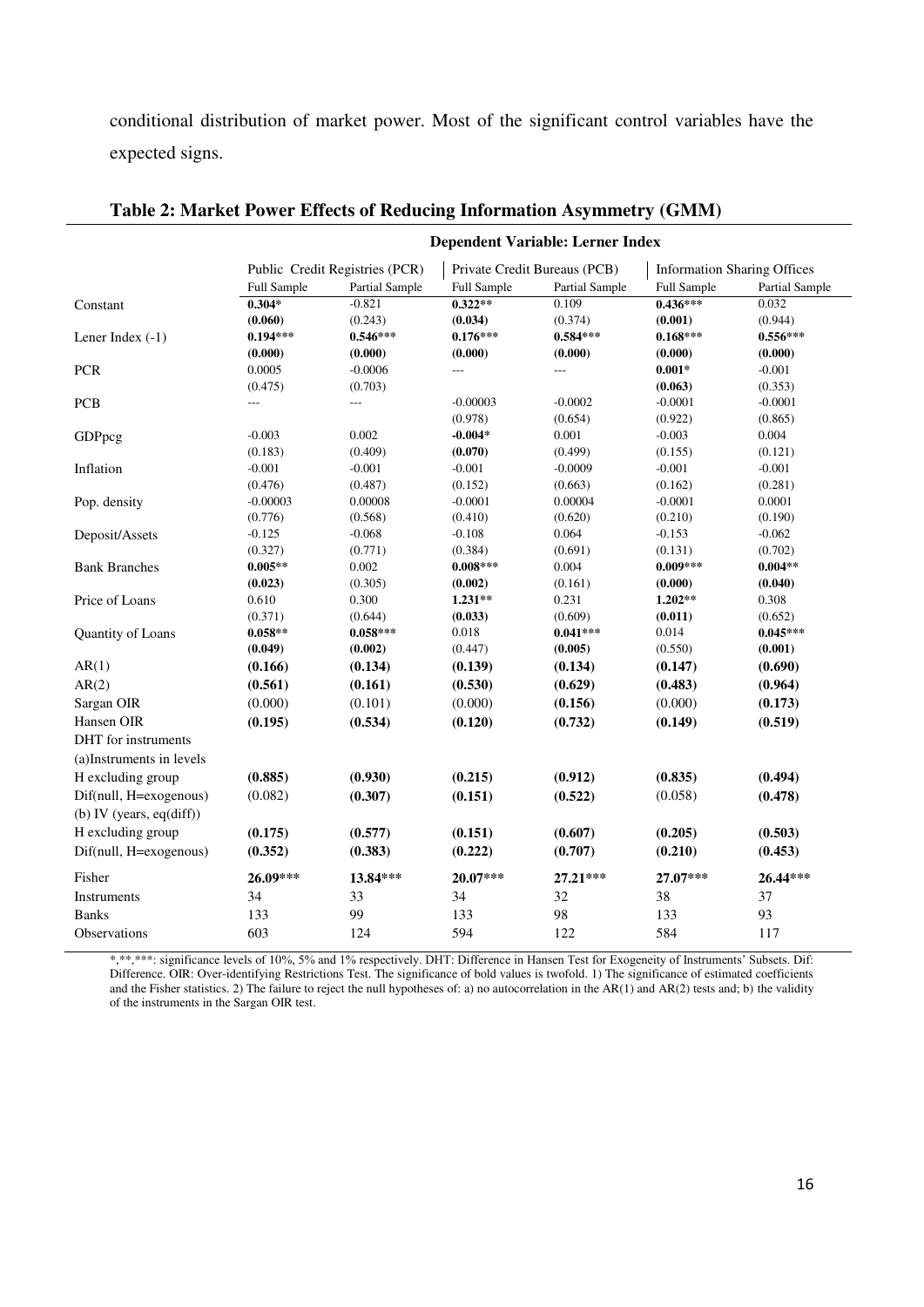|                       |           |            |                                       |             |            |               |            | <b>Dependent Variable: Lerner Index</b> |             |             |                                    |            |             |             |             |  |
|-----------------------|-----------|------------|---------------------------------------|-------------|------------|---------------|------------|-----------------------------------------|-------------|-------------|------------------------------------|------------|-------------|-------------|-------------|--|
|                       |           |            | <b>Public Credit Registries (PCR)</b> |             |            |               |            | <b>Private Credit Bureaus (PCB)</b>     |             |             | <b>Information Sharing Offices</b> |            |             |             |             |  |
|                       | O.10      | Q.25       | Q.50                                  | Q.75        | Q.90       | Q.10          | Q.25       | Q.50                                    | Q.75        | Q.90        | Q.10                               | Q.25       | Q.50        | O.75        | Q.90        |  |
| Constant              | 0.110     | $0.405***$ | $0.670***$                            | $0.732***$  | $0.783***$ | $-0.014$      | $0.397***$ | $0.690***$                              | $0.802***$  | $0.817***$  | $-0.056$                           | $0.400***$ | $0.689***$  | $0.739***$  | $0.787***$  |  |
|                       | (0.555)   | (0.000)    | (0.000)                               | (0.000)     | (0.000)    | (0.907)       | (0.000)    | (0.000)                                 | (0.000)     | (0.000)     | (0.645)                            | (0.001)    | (0.000)     | (0.000)     | (0.000)     |  |
| PCR (IV)              | $-0.002$  | $-0.003$   | $-0.0005$                             | $-0.0003$   | 0.001      | $\frac{1}{2}$ | $\cdots$   | $---$                                   | $---$       | $\cdots$    | 0.002                              | 0.0005     | $-0.0008$   | $-0.0003$   | 0.0005      |  |
|                       | (0.620)   | (0.197)    | (0.669)                               | (0.762)     | (0.276)    |               |            |                                         |             |             | (0.253)                            | (0.866)    | (0.383)     | (0.781)     | (0.598)     |  |
| $PCB$ (IV)            | $\cdots$  | ---        | $\cdots$                              | ---         | $\cdots$   | 0.001         | $0.002***$ | $0.001***$                              | $0.001***$  | $0.001***$  | $0.002**$                          | $0.002**$  | $0.001***$  | $0.0009**$  | $0.001***$  |  |
|                       |           |            |                                       |             |            | (0.136)       | (0.008)    | (0.000)                                 | (0.005)     | (0.003)     | (0.038)                            | (0.041)    | (0.000)     | (0.010)     | (0.000)     |  |
| GDPpcg                | $-0.004$  | $-0.001$   | $-0.0009$                             | 0.00008     | $-0.0003$  | $-0.004$      | 0.0008     | $-0.0002$                               | 0.00005     | $-0.00003$  | $-0.003$                           | $-0.0002$  | 0.0001      | 0.001       | 0.0008      |  |
|                       | (0.548)   | (0.757)    | (0.599)                               | (0.967)     | (0.859)    | (0.378)       | (0.847)    | (0.849)                                 | (0.981)     | (0.986)     | (0.519)                            | (0.963)    | (0.922)     | (0.627)     | (0.627)     |  |
| Inflation             | $-0.005$  | $-0.0007$  | 0.000003                              | 0.001       | 0.0006     | $-0.002$      | 0.001      | 0.00004                                 | $0.002**$   | 0.001       | 0.0001                             | 0.0008     | $-0.00006$  | $0.003***$  | $0.002***$  |  |
|                       | (0.175)   | (0.806)    | (0.998)                               | (0.094)     | (0.593)    | (0.515)       | (0.696)    | (0.958)                                 | (0.029)     | (0.311)     | (0.973)                            | (0.786)    | (0.940)     | (0.006)     | (0.006)     |  |
| Pop. density          | $-0.0001$ | $-0.0002$  | $-0.0001*$                            | $-0.0001*$  | 0.00001    | 0.0001        | 0.0001     | $-0.00002$                              | 0.00004     | $0.0001*$   | 0.0001                             | $-0.00006$ | $-0.00006$  | $-0.00007$  | 0.00009     |  |
|                       | (0.665)   | (0.244)    | (0.057)                               | (0.051)     | (0.829)    | (0.395)       | (0.391)    | (0.617)                                 | (0.566)     | (0.070)     | (0.565)                            | (0.757)    | (0.225)     | (0.371)     | (0.266)     |  |
| Deposit/Assets        | 0.023     | $-0.068$   | $-0.113***$                           | $-0.108***$ | $-0.081**$ | $-0.015$      | $-0.054$   | $-0.092***$                             | $-0.124***$ | $-0.038$    | $-0.043$                           | $-0.044$   | $-0.102***$ | $-0.119***$ | $-0.042$    |  |
|                       | (0.886)   | (0.465)    | (0.001)                               | (0.002)     | (0.017)    | (0.900)       | (0.556)    | (0.002)                                 | (0.002)     | (0.221)     | (0.703)                            | (0.659)    | (0.000)     | (0.001)     | (0.162)     |  |
| <b>Bank Branches</b>  | $0.011*$  | $0.008**$  | $0.006***$                            | $0.007***$  | $0.004***$ | $0.009**$     | 0.005      | $0.005***$                              | $0.004***$  | $0.004***$  | $0.008***$                         | 0.004      | $0.005***$  | $0.005***$  | $0.004***$  |  |
|                       | (0.053)   | (0.020)    | (0.000)                               | (0.000)     | (0.000)    | (0.030)       | (0.148)    | (0.000)                                 | (0.003)     | (0.000)     | (0.002)                            | (0.659)    | (0.000)     | (0.000)     | (0.000)     |  |
| Price of Loans        | 1.494     | 0.333      | $-0.219$                              | $-0.479**$  | $-0.335$   | $1.189**$     | 0.169      | $-0.364**$                              | $-0.851***$ | $-0.614**$  | $1.460**$                          | 0.254      | $-0.291**$  | $-0.556**$  | $-0.554**$  |  |
|                       | (0.117)   | (0.439)    | (0.192)                               | (0.013)     | (0.175)    | (0.039)       | (0.690)    | (0.009)                                 | (0.000)     | (0.011)     | (0.026)                            | (0.586)    | (0.032)     | (0.010)     | (0.015)     |  |
| Quantity of Loans     | $-0.002$  | 0.003      | $-0.004$                              | 0.003       | $0.010*$   | 0.019         | 0.0008     | $-0.009**$                              | $-0.005$    | 0.0001      | 0.018                              | $-0.0003$  | $-0.009**$  | 0.002       | 0.002       |  |
|                       | (0.916)   | (0.817)    | (0.363)                               | (0.564)     | (0.069)    | (0.210)       | (0.946)    | (0.027)                                 | (0.416)     | (0.985)     | (0.214)                            | (0.981)    | (0.027)     | (0.712)     | (0.692)     |  |
| <b>Small Banks</b>    | 0.074     | $-0.035$   | $-0.033*$                             | $-0.006$    | $-0.048**$ | $-0.083*$     | $-0.045$   | $-0.040***$                             | $-0.019$    | $-0.053***$ | $-0.072$                           | $-0.047$   | $-0.039***$ | $-0.019$    | $-0.054***$ |  |
|                       | (0.287)   | (0.422)    | (0.061)                               | (0.735)     | (0.015)    | (0.090)       | (0.293)    | (0.008)                                 | (0.386)     | (0.004)     | (0.123)                            | (0.324)    | (0.006)     | (0.313)     | (0.002)     |  |
| <b>Domestic Banks</b> | $0.125**$ | $0.109***$ | $0.064***$                            | $0.026*$    | 0.023      | $0.174***$    | $0.074**$  | $0.060***$                              | $0.035*$    | 0.021       | $0.155***$                         | $0.094**$  | $0.057***$  | $0.029*$    | 0.015       |  |
|                       | (0.039)   | (0.002)    | (0.000)                               | (0.066)     | (0.136)    | (0.000)       | (0.036)    | (0.000)                                 | (0.058)     | (0.156)     | (0.000)                            | (0.017)    | (0.000)     | (0.059)     | (0.296)     |  |
| <b>Islamic Banks</b>  | 0.053     | $-0.027$   | $-0.074*$                             | 0.033       | 0.003      | 0.089         | 0.001      | $-0.056*$                               | 0.013       | 0.021       | 0.111                              | $-0.009$   | $-0.054*$   | 0.025       | 0.027       |  |
|                       | (0.734)   | (0.796)    | (0.074)                               | (0.409)     | (0.925)    | (0.416)       | (0.988)    | (0.095)                                 | (0.782)     | (0.555)     | (0.287)                            | (0.936)    | (0.087)     | (0.532)     | (0.445)     |  |
| Pseudo R <sup>2</sup> | 0.052     | 0.036      | 0.045                                 | 0.057       | 0.079      | 0.059         | 0.042      | 0.058                                   | 0.070       | 0.096       | 0.058                              | 0.041      | 0.055       | 0.065       | 0.088       |  |
| Observations          | 652       | 622        | 652                                   | 622         | 652        | 652           | 652        | 652                                     | 652         | 652         | 633                                | 633        | 633         | 633         | 633         |  |

## **Table 3: Market Power and Reducing Information Asymmetry (IV QR)**

\*\*\*,\*: significance levels of 1%, 5% and 10% respectively. IV: Instrumented Variable. Lower quantiles (e.g., Q 0.1) signify nations where Market Power is least.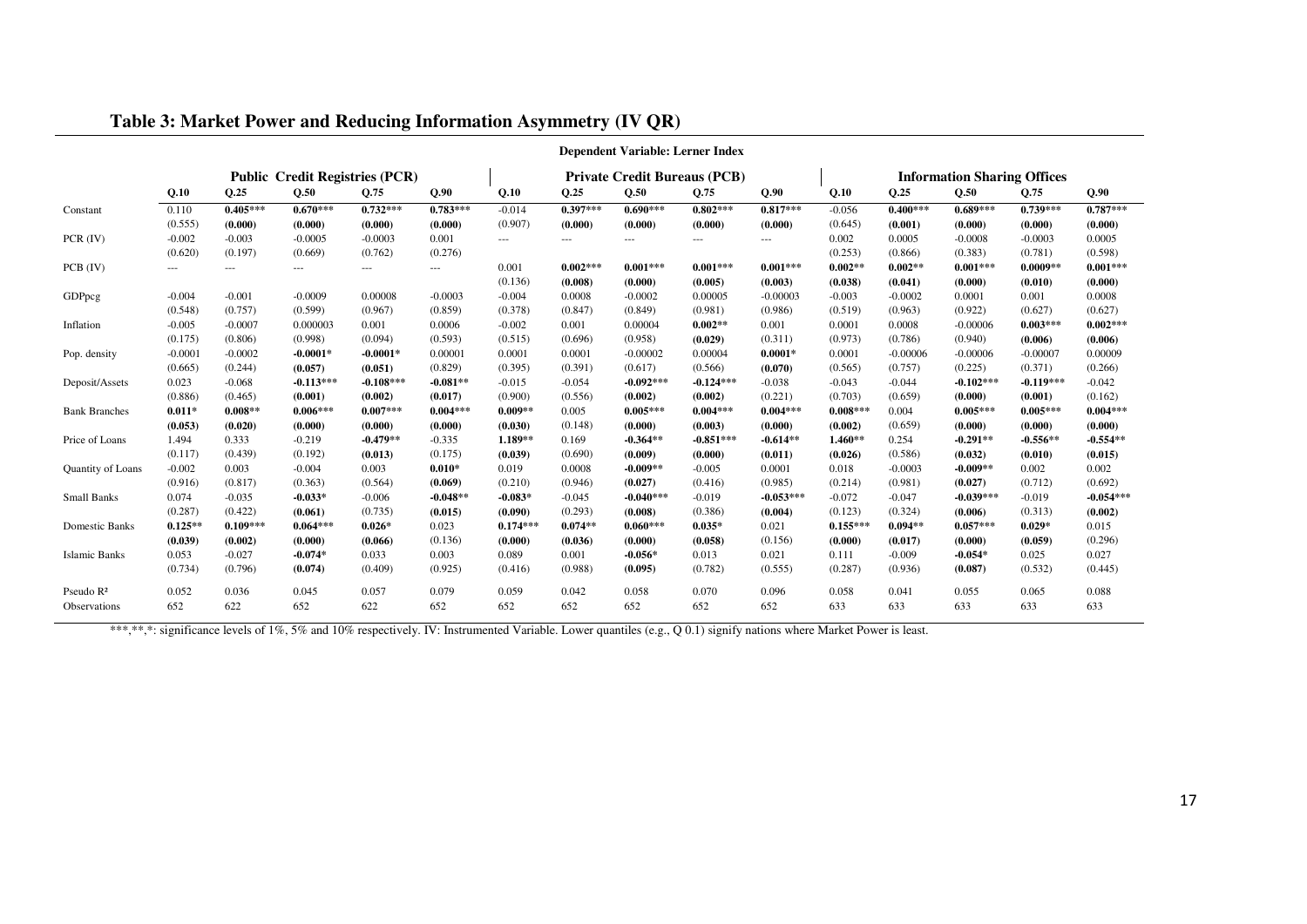#### **3.2 Extended assessment: increasing information sharing offices**

 Given that the effects of information sharing offices on market power are overwhelmingly positive, we extend the investigation by interacting information sharing to assess whether increasing information sharing offices could lead to the anticipated theoretical negative effects. Hence, we replicate the regressions with interactive specifications and compute the corresponding net effects. In Table 4 for instance, the net effect corresponding to the first GMM specification is  $-0.0047$  (([0.0001  $\times$  2.056] + ( $-0.005$ )). In the computation, 2.056 is the mean value of public credit registries, -0.005 is the unconditional effect of public credit registries while 0.0001 is the corresponding unconditional impact from the interaction between public credit registries.

|                       |                |                |                |                          |                | <b>Dependent Variable: Lerner Index</b> |                |                |                |                |
|-----------------------|----------------|----------------|----------------|--------------------------|----------------|-----------------------------------------|----------------|----------------|----------------|----------------|
|                       |                | 2SLS           |                | <b>IV Fixed Effects</b>  |                | <b>IV Tobit</b>                         |                |                | <b>GMM</b>     |                |
|                       | <b>PCR</b>     | PCB            | <b>PCR</b>     | <b>PCB</b>               | <b>PCR</b>     | <b>PCB</b>                              | <b>PCR</b>     | <b>PCR</b>     | <b>PCB</b>     | <b>PCB</b>     |
| Constant              | 0.248          | 0.273          | $-1.702***$    | $-1.521***$              | 0.239          | $0.277*$                                | $0.411***$     | 0.204          | $0.414***$     | $-0.042$       |
|                       | (0.312)        | (0.192)        | (0.001)        | (0.007)                  | (0.171)        | (0.097)                                 | (0.000)        | (0.370)        | (0.000)        | (0.738)        |
| Lener Index $(-1)$    | $\overline{a}$ | $\overline{a}$ | ---            | $\overline{a}$           | ---            | ---                                     | $0.162***$     | $0.436***$     | $0.154***$     | $0.494***$     |
|                       |                |                |                |                          |                |                                         | (0.000)        | (0.000)        | (0.000)        | (0.000)        |
| <b>PCR</b>            | $\sim$ $\sim$  | $\sim$         | ---            | ---                      | $\overline{a}$ | $-$                                     | $-0.005**$     | $-0.002$       | ---            | ---            |
|                       |                |                |                |                          |                |                                         | (0.041)        | (0.475)        |                |                |
| <b>PCB</b>            | $\sim$         | $---$          | $---$          | $\sim$                   | ---            | $---$                                   | ---            | $\overline{a}$ | $-0.001$       | 0.003          |
|                       |                |                |                |                          |                |                                         |                |                | (0.198)        | (0.228)        |
| PCR*PCR               | $---$          | $---$          | $---$          | $---$                    | $---$          | $---$                                   | $0.0001***$    | $-0.00007$     | $\overline{a}$ | ---            |
|                       |                |                |                |                          |                |                                         | (0.009)        | (0.424)        |                |                |
| PCB*PCB               | $\sim$ $\sim$  | $---$          | ---            | $\overline{a}$           | ---            | $---$                                   | ---            | $\cdots$       | $0.00003*$     | $-0.00005$     |
|                       |                |                |                |                          |                |                                         |                |                | (0.064)        | (0.241)        |
| PCR (IV)              | 0.002          | $\sim$         | $-0.009$       | $\sim$                   | 0.002          | $\sim$                                  | $\overline{a}$ | $---$          | $\overline{a}$ | ---            |
|                       | (0.787)        |                | (0.576)        |                          | (0.846)        |                                         |                |                |                |                |
| PCB (IV)              | $\overline{a}$ | $-0.001$       | $\overline{a}$ | 0.016                    | $\overline{a}$ | $-0.001$                                | $\overline{a}$ | $\overline{a}$ | $\overline{a}$ | ---            |
|                       |                | (0.767)        |                | (0.384)                  |                | (0.903)                                 |                |                |                |                |
| $PCR(IV)*PCR(IV)$     | 0.00003        | $\cdots$       | 0.0001         | $\cdots$                 | 0.0003         | $\cdots$                                | ---            | ---            | ---            | $\overline{a}$ |
|                       | (0.872)        |                | (0.565)        |                          | (0.875)        |                                         |                |                |                |                |
| $PCB(IV)*PCB(IV)$     | ---            | 0.00004        | ---            | $-0.0001$                | ---            | 0.00004                                 | ---            | $\overline{a}$ | $\overline{a}$ | ---            |
|                       |                | (0.538)        |                | (0.552)                  |                | (0.790)                                 |                |                |                |                |
| GDPpcg                | $-0.0003$      | 0.0009         | 0.005          | 0.002                    | $-0.0007$      | 0.001                                   | $-0.003$       | 0.001          | $-0.003$       | 0.001          |
|                       | (0.903)        | (0.770)        | (0.556)        | (0.775)                  | (0.918)        | (0.891)                                 | (0.169)        | (0.579)        | (0.108)        | (0.517)        |
| Inflation             | $-0.007$       | $-0.007$       | $-0.007$       | $-0.008*$                | $-0.006$       | $-0.007$                                | 0.0008         | 0.0006         | 0.0007         | 0.0005         |
|                       | (0.161)        | (0.214)        | (0.101)        | (0.065)                  | (0.161)        | (0.111)                                 | (0.401)        | (0.654)        | (0.413)        | (0.750)        |
| Pop. density          | $-0.0002$      | $-0.00001$     | $-0.017***$    | $-0.017**$               | $-0.0002$      | 0.000001                                | $-0.00009$     | $-0.00003$     | $-0.0001$      | 0.000005       |
|                       | (0.111)        | (0.879)        | (0.007)        | (0.012)                  | (0.338)        | (0.996)                                 | (0.332)        | (0.760)        | (0.243)        | (0.961)        |
| Deposit/Assets        | 0.131          | 0.140          | 0.129          | $-0.014$                 | 0.132          | 0.135                                   | $-0.0007$      | $-0.169$       | $-0.053$       | 0.017          |
|                       | (0.561)        | (0.512)        | (0.607)        | (0.956)                  | (0.359)        | (0.351)                                 | (0.991)        | (0.219)        | (0.544)        | (0.911)        |
| <b>Bank Branches</b>  | $0.009***$     | $0.009***$     | $-0.036$       | $-0.045*$                | $0.010*$       | $0.009*$                                | $0.005***$     | $0.006**$      | $0.006***$     | $0.005*$       |
|                       | (0.001)        | (0.000)        | (0.138)        | (0.070)                  | (0.072)        | (0.059)                                 | (0.002)        | (0.013)        | (0.000)        | (0.087)        |
| Price of Loans        | 2.148          | 1.827          | 7.600***       | $8.070***$               | $2.158***$     | $1.804***$                              | $-0.199$       | $-0.075$       | 0.276          | 0.436          |
|                       | (0.123)        | (0.159)        | (0.000)        | (0.000)                  | (0.002)        | (0.008)                                 | (0.595)        | (0.803)        | (0.356)        | (0.116)        |
| Quantity of Loans     | $-0.020$       | $-0.023$       | $0.761***$     | $0.743***$               | $-0.019$       | $-0.023$                                | 0.024          | $0.047***$     | 0.012          | $0.028**$      |
|                       | (0.312)        | (0.267)        | (0.000)        | (0.000)                  | (0.359)        | (0.264)                                 | (0.115)        | (0.000)        | (0.488)        | (0.018)        |
| Small Banks           | $-0.128**$     | $-0.133**$     | $\overline{a}$ | $\sim$ $\sim$ $\sim$     | $-0.132*$      | $-0.131*$                               | $\overline{a}$ | $\overline{a}$ | $- - -$        | $\overline{a}$ |
|                       | (0.023)        | (0.023)        |                |                          | (0.073)        | (0.074)                                 |                |                |                |                |
| <b>Domestic Banks</b> | $0.211**$      | $0.210**$      | $\overline{a}$ | $\cdots$                 | $0.209***$     | $0.208***$                              | $\overline{a}$ | ---            | $\cdots$       | ---            |
|                       | (0.033)        | (0.033)        |                |                          | (0.000)        | (0.000)                                 |                |                |                |                |
| <b>Islamic Banks</b>  | 0.063          | 0.074          | $\overline{a}$ | $\sim$                   | 0.066          | 0.075                                   | ---            | $\overline{a}$ | $\frac{1}{2}$  | $\overline{a}$ |
|                       | (0.465)        | (0.351)        |                |                          | (0.692)        | (0.656)                                 |                |                |                |                |
|                       |                |                |                |                          |                |                                         |                |                |                |                |
| Net Effects of PCR    | n.a            | $\cdots$       | n.a            | $\overline{\phantom{a}}$ | n.a            | $\scriptstyle\cdots$                    | $-0.0047$      | ---            | n.a            | ---            |
| Net Effects of PCB    | $\sim$ $\sim$  | n.a            | $\sim$         | n.a                      | $\overline{a}$ | n.a                                     | $\overline{a}$ | n.a            | $\frac{1}{2}$  | n.a            |

**Table 4: Market Power Effects of Reducing Information Asymmetry**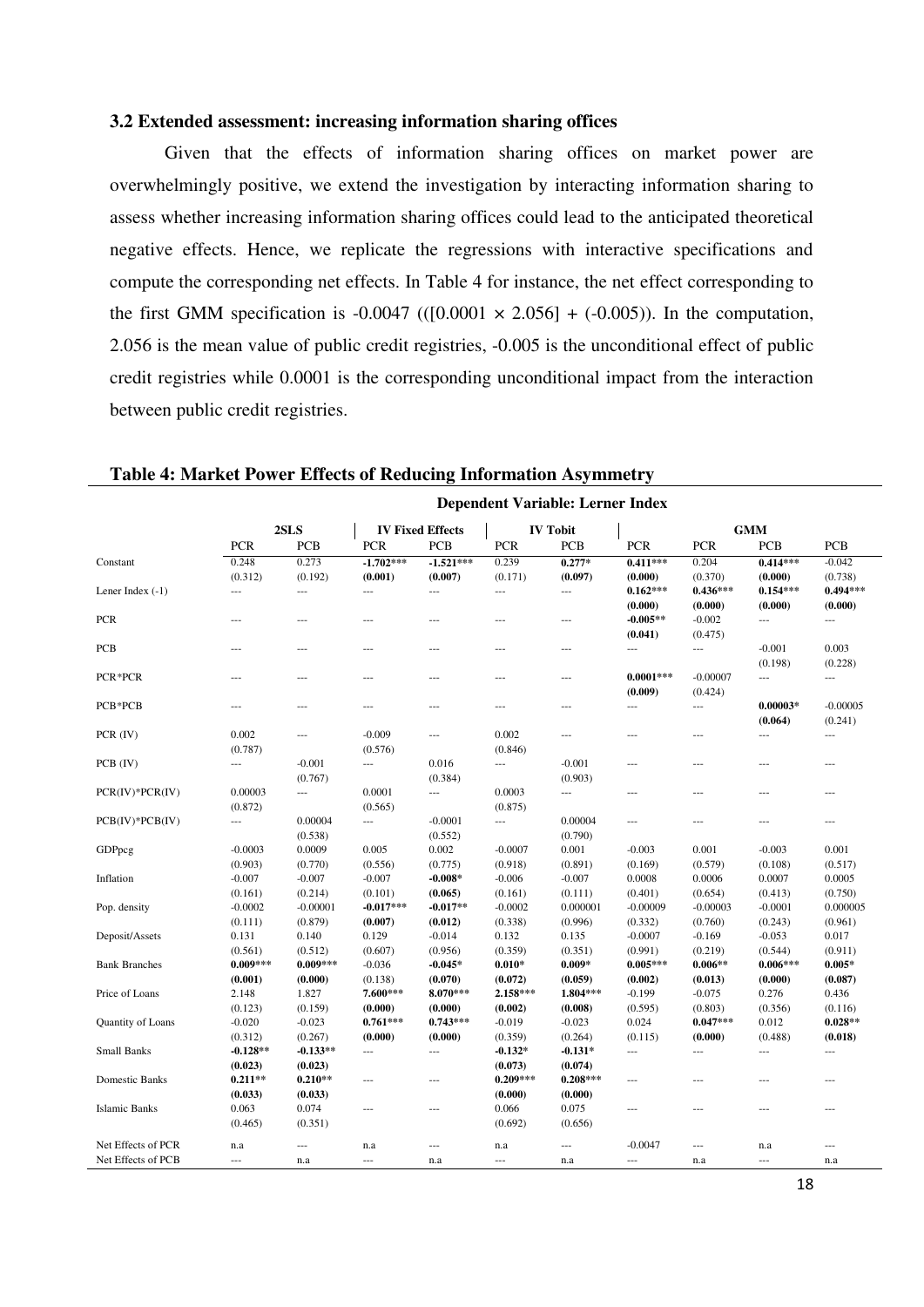|                               |           |         |            |            |            |            | (0.360)  | (0.071)    | (0.317)    | (0.280)   |
|-------------------------------|-----------|---------|------------|------------|------------|------------|----------|------------|------------|-----------|
| AR(1)                         | $- - -$   | $- - -$ | ---        | $---$      | $- - -$    | $---$      |          |            |            |           |
| AR(2)                         | $- - -$   | $- - -$ | ---        | $---$      | $\cdots$   | $- - -$    | (0.702)  | (0.108)    | (0.616)    | (0.274)   |
| Sargan OIR                    | $- - -$   | $---$   | ---        | $---$      | $\cdots$   | $- - -$    | (0.000)  | (0.000)    | (0.000)    | (0.000)   |
| Hansen OIR                    | $---$     | $---$   | ---        | $---$      | ---        | $---$      | (0.112)  | (0.382)    | (0.071)    | (0.828)   |
| DHT for instruments           |           |         |            |            |            |            |          |            |            |           |
| (a)Instruments in levels      |           |         |            |            |            |            |          |            |            |           |
| H excluding group             | $- - -$   |         | ---        | ---        |            | ---        | (0.371)  | (0.342)    | (0.185)    | (0.819)   |
| Dif(null, H=exogenous)        | $- - -$   | $- - -$ | ---        | $---$      | $- - -$    | $- - -$    | (0.092)  | (0.425)    | (0.101)    | (0.680)   |
| (b) IV (years, $eq(diff)$ )   |           |         |            |            |            |            |          |            |            |           |
| H excluding group             | $---$     | $- - -$ | ---        | $---$      | $- - -$    | ---        | (0.060)  | (0.446)    | (0.015)    | (0.628)   |
| Dif(null, H=exogenous)        | $- - -$   | ---     | ---        | $---$      | ---        | $---$      | (0.605)  | (0.288)    | (0.946)    | (0.978)   |
| $R^2/R^2$ within/Pseudo $R^2$ | 0.052     | 0.053   | 0.153      | 0.157      | 0.027      | 0.027      | ---      | ---        | ---        | $\cdots$  |
| LR Chi-Square                 | $---$     | $---$   | ---        | $---$      | $35.52***$ | 35.19***   | ---      | ---        | $---$      | $---$     |
| Log Likelihood                | $- - -$   | $---$   | $---$      | $---$      | $-631.169$ | $-632.315$ | $---$    | ---        | $---$      | $---$     |
| Fisher                        | $4.30***$ | 4.49*** | $10.19***$ | $10.55***$ | $---$      | $- - -$    | 52.54*** | $64.32***$ | $38.23***$ | 54.39 *** |
| Instruments                   | $- - -$   | ---     | ---        | $---$      | ---        | ---        | 46       | 45         | 46         | 43        |
| <b>Banks</b>                  |           |         | 137        | 137        |            |            | 133      | 99         | 133        | 98        |
| Observations                  | 652       | 652     | 653        | 653        | 652        | 652        | 603      | 124        | 594        | 122       |
|                               |           |         |            |            |            |            |          |            |            |           |

\*, \*\*, \*\*\*: significance levels of 10%, 5% and 1% respectively. DHT: Difference in Hansen Test for Exogeneity of Instruments' Subsets. Dif: Difference. OIR: Over-identifying Restrictions Test. The significance of bold values is twofold. 1) The significance of estimated coefficients, Hausman test and the Fisher statistics. 2) The failure to reject the null hypotheses of: a) no autocorrelation in the AR(1)andAR(2) tests and; b) the validity of the instruments in the Sargan OIR test. n.a: not applicable because at least one of the estimated coefficients needed for the computation of net effects is not significant. 2SLS: Two Stage Least Squares. IV: Instrumental Variable. PCR: Public Credit Registries. PCB: Private Credit Bureaus.

## **Table 5: Market Power Effects of Reducing Information Asymmetry (QR)**

|                       | <b>Dependent Variable: Lerner Index</b> |                       |                                       |                     |                     |                       |                       |                                     |                       |                       |  |  |  |
|-----------------------|-----------------------------------------|-----------------------|---------------------------------------|---------------------|---------------------|-----------------------|-----------------------|-------------------------------------|-----------------------|-----------------------|--|--|--|
|                       |                                         |                       | <b>Public Credit Registries (PCR)</b> |                     |                     |                       |                       | <b>Private Credit Bureaus (PCB)</b> |                       |                       |  |  |  |
|                       | Q.10                                    | Q.25                  | Q.50                                  | Q.75                | Q.90                | Q.10                  | Q.25                  | Q.50                                | Q.75                  | Q.90                  |  |  |  |
| Constant              | 0.178                                   | $0.480***$            | $0.724***$                            | $0.736***$          | $0.794***$          | $-0.024$              | $0.389***$            | $0.695***$                          | $0.793***$            | $0.833***$            |  |  |  |
|                       | (0.300)                                 | (0.000)               | (0.000)                               | (0.000)             | (0.000)             | (0.833)               | (0.000)               | (0.000)                             | (0.000)               | (0.000)               |  |  |  |
| PCR (IV)              | $-0.009$<br>(0.333)                     | $-0.031**$<br>(0.018) | $-0.010***$<br>(0.000)                | $-0.003$<br>(0.283) | $-0.001$<br>(0.609) | $\overline{a}$        | ---                   | $\overline{a}$                      | ---                   | $\overline{a}$        |  |  |  |
| $PCB$ (IV)            | $\overline{a}$                          | $\overline{a}$        | $\sim$ $\sim$ $\sim$                  | $\overline{a}$      | ---                 | 0.004<br>(0.377)      | 0.007<br>(0.108)      | $0.003*$<br>(0.064)                 | $0.007**$<br>(0.020)  | $0.004*$<br>(0.079)   |  |  |  |
| $PCR(IV)*PCR(IV)$     | 0.0002<br>(0.151)                       | $0.0003**$<br>(0.017) | $0.0002***$<br>(0.000)                | 0.00007<br>(0.280)  | 0.00005<br>(0.397)  | $\hspace{0.05cm}---$  | ---                   | $---$                               | $---$                 | ---                   |  |  |  |
| $PCB(IV)*PCB(IV)$     | $\overline{a}$                          | $---$                 | $\sim$ $\sim$ $\sim$                  | $\cdots$            | ---                 | $-0.00004$<br>(0.623) | $-0.00008$<br>(0.270) | $-0.00003$<br>(0.244)               | $-0.0001*$<br>(0.052) | $-0.00007$<br>(0.151) |  |  |  |
| GDPpcg                | $-0.005$                                | $-0.001$              | $-0.0003$                             | 0.0003              | $-0.00004$          | $-0.002$              | 0.0008                | $-0.0002$                           | 0.0005                | $-0.000005$           |  |  |  |
|                       | (0.439)                                 | (0.764)               | (0.823)                               | (0.877)             | (0.983)             | (0.583)               | (0.831)               | (0.846)                             | (0.819)               | (0.998)               |  |  |  |
| Inflation             | $-0.005$                                | $-0.0005$             | $-0.0004$                             | 0.001               | 0.0006              | $-0.001$              | 0.001                 | 0.00001                             | $0.003**$             | 0.001                 |  |  |  |
|                       | (0.143)                                 | (0.834)               | (0.625)                               | (0.152)             | (0.638)             | (0.505)               | (0.558)               | (0.987)                             | (0.018)               | (0.382)               |  |  |  |
| Pop. density          | $-0.0002$                               | $-0.0003**$           | $-0.0002***$                          | $-0.0001*$          | $-0.000008$         | 0.0001                | 0.0001                | $-0.000009$                         | 0.00005               | $0.0001*$             |  |  |  |
|                       | (0.379)                                 | (0.022)               | (0.000)                               | (0.058)             | (0.935)             | (0.256)               | (0.354)               | (0.836)                             | (0.503)               | (0.065)               |  |  |  |
| Deposit/Assets        | $-0.022$                                | $-0.066$              | $-0.146***$                           | $-0.112***$         | $-0.102***$         | $-0.014$              | $-0.049$              | $-0.089***$                         | $-0.126***$           | $-0.065*$             |  |  |  |
|                       | (0.880)                                 | (0.419)               | (0.000)                               | (0.004)             | (0.005)             | (0.900)               | (0.556)               | (0.002)                             | (0.001)               | (0.055)               |  |  |  |
| <b>Bank Branches</b>  | $0.011**$                               | $0.009***$            | $0.006***$                            | $0.007***$          | $0.005***$          | $0.009**$             | 0.005                 | $0.004***$                          | $0.004***$            | $0.003***$            |  |  |  |
|                       | (0.043)                                 | (0.004)               | (0.000)                               | (0.000)             | (0.000)             | (0.016)               | (0.105)               | (0.000)                             | (0.001)               | (0.000)               |  |  |  |
| Price of Loans        | 1.364                                   | 0.126                 | $-0.336**$                            | $-0.498**$          | $-0.339$            | $1.007*$              | 0.047                 | $-0.415***$                         | $-0.926***$           | $-0.701***$           |  |  |  |
|                       | (0.129)                                 | (0.744)               | (0.019)                               | (0.021)             | (0.232)             | (0.059)               | (0.903)               | (0.002)                             | (0.000)               | (0.004)               |  |  |  |
| Quantity of Loans     | $-0.002$                                | $-0.001$              | $-0.005$                              | 0.003               | $0.010*$            | 0.022                 | 0.002                 | $-0.010**$                          | $-0.002$              | 0.002                 |  |  |  |
|                       | (0.912)                                 | (0.928)               | (0.227)                               | (0.584)             | (0.090)             | (0.111)               | (0.863)               | (0.016)                             | (0.746)               | (0.737)               |  |  |  |
| Small Banks           | $-0.085$                                | $-0.058$              | $-0.029**$                            | $-0.012$            | $-0.044*$           | $-0.068$              | $-0.036$              | $-0.042***$                         | $-0.013$              | $-0.050**$            |  |  |  |
|                       | (0.187)                                 | (0.147)               | (0.056)                               | (0.535)             | (0.060)             | (0.128)               | (0.367)               | (0.004)                             | (0.556)               | (0.010)               |  |  |  |
| Domestic Banks        | $0.132**$                               | $0.112***$            | $0.066***$                            | $0.029*$            | 0.026               | $0.161***$            | $0.067**$             | $0.062***$                          | 0.021                 | 0.021                 |  |  |  |
|                       | (0.021)                                 | (0.001)               | (0.000)                               | (0.079)             | (0.138)             | (0.000)               | (0.037)               | (0.000)                             | (0.236)               | (0.194)               |  |  |  |
| <b>Islamic Banks</b>  | 0.032                                   | $-0.052$              | $-0.019***$                           | 0.035               | $-0.010$            | 0.080                 | 0.001                 | $-0.056*$                           | 0.015                 | 0.010                 |  |  |  |
|                       | (0.826)                                 | (0.572)               | (0.008)                               | (0.409)             | (0.818)             | (0.425)               | (0.985)               | (0.085)                             | (0.749)               | (0.791)               |  |  |  |
| Net Effects of PCR    | n.a                                     | $-0.030$              | $-0.009$                              | n.a                 | n.a                 | ---                   | ---                   | $---$                               | ---                   | ---                   |  |  |  |
| Net Effects of PCB    | $\overline{a}$                          | ---                   | $\sim$ $\sim$ $\sim$                  | $\overline{a}$      | $\overline{a}$      | n.a                   | n.a                   | n.a                                 | 0.007                 | n.a                   |  |  |  |
| Pseudo R <sup>2</sup> | 0.056                                   | 0.048                 | 0.054                                 | 0.057               | 0.079               | 0.059                 | 0.045                 | 0.058                               | 0.073                 | 0.100                 |  |  |  |
| Observations          | 652                                     | 652                   | 652                                   | 652                 | 652                 | 652                   | 652                   | 652                                 | 652                   | 652                   |  |  |  |

\*\*\*,\*\*,\*: significance levels of 1%, 5% and 10% respectively. IV: Instrumented Variable. Lower quantiles (e.g., Q 0.1) signify nations where Market Power is least. n.a: not applicable because at least one of the estimated coefficients needed for the computation of net effects is not significant. PCR: Public Credit Registries. PCB: Private Credit Bureaus.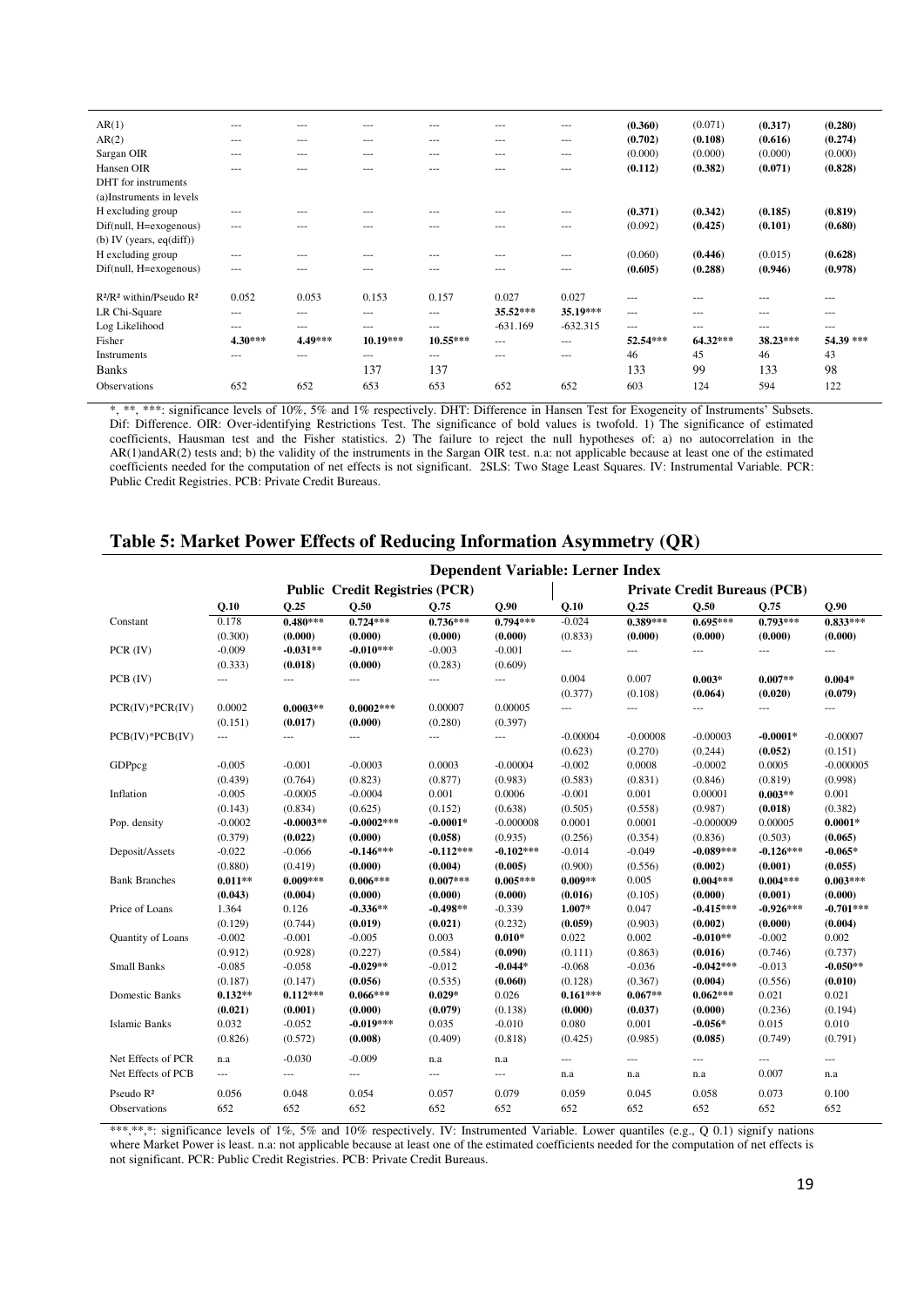Table 4 presents Two Stage Least Squares, IV Fixed Effects, IV Tobit and GMM regressions. From the findings, only the net effect from public credit registries corresponding to the full sample is negative. It is important to note that for the GMM block, like in the baseline GMM regressions, two specifications are based on the full sample whereas the two other specifications correspond to a partial sample. In Table 5, positive net effects from public credit registries are apparent in the  $0.25<sup>th</sup>$  and  $0.50<sup>th</sup>$  quintiles.

#### **4. Conclusion and future research directions**

 This study has investigated the role of information sharing offices in market power in the African banking industry. The empirical evidence is based on a panel of 162 banks from 42 countries for the period 2001-2011. Five simultaneity-robust estimation techniques have been employed, namely: (i) Two Stage Least Squares; (ii) Instrumental Fixed effects to control for the unobserved heterogeneity; (iii) Instrumental Tobit regressions to control for the limited range in the dependent variable; (iv) Generalised Method of Moments (GMM) to control for persistence in market power and (v) Instrumental Quantile Regressions (QR) to account for initial levels of market power.

 The following findings have been established from non-interactive regressions. First, the effects of information sharing offices are significant in the Two Stage Least Squares, with a positive effect from private credit bureaus. Second, in GMM, public credit registries increase market power. Third, from Quintile Regressions, private credit bureaus consistently increase market power throughout the conditional distributions of market power.

 Given that the above findings are contrary to theoretical postulations, we have extended the analytical framework with interactive regressions in order to assess whether the anticipated effects can be established if information sharing offices are increased. The extended findings show: (i) a negative net effect from public credit registries on market power in GMM regressions; (ii) negative net impacts from public credit registries on market power in the in the  $0.25<sup>th</sup>$  and  $0.50<sup>th</sup>$  quintiles of market power. It is important to note that insignificant effects established in the findings can be logically elicited. These insignificant results imply that information sharing offices are still not having an apparent effect in the reduction of market power in the African banking industry. There are two likely arguments with which to clarify this insignificance. From a direct viewpoint, information sharing offices may not be fulfilling their fundamental goal of increasing competition in the banking sector, reducing information rents and rendering credit markets contestable (see Pagano & Jappelli,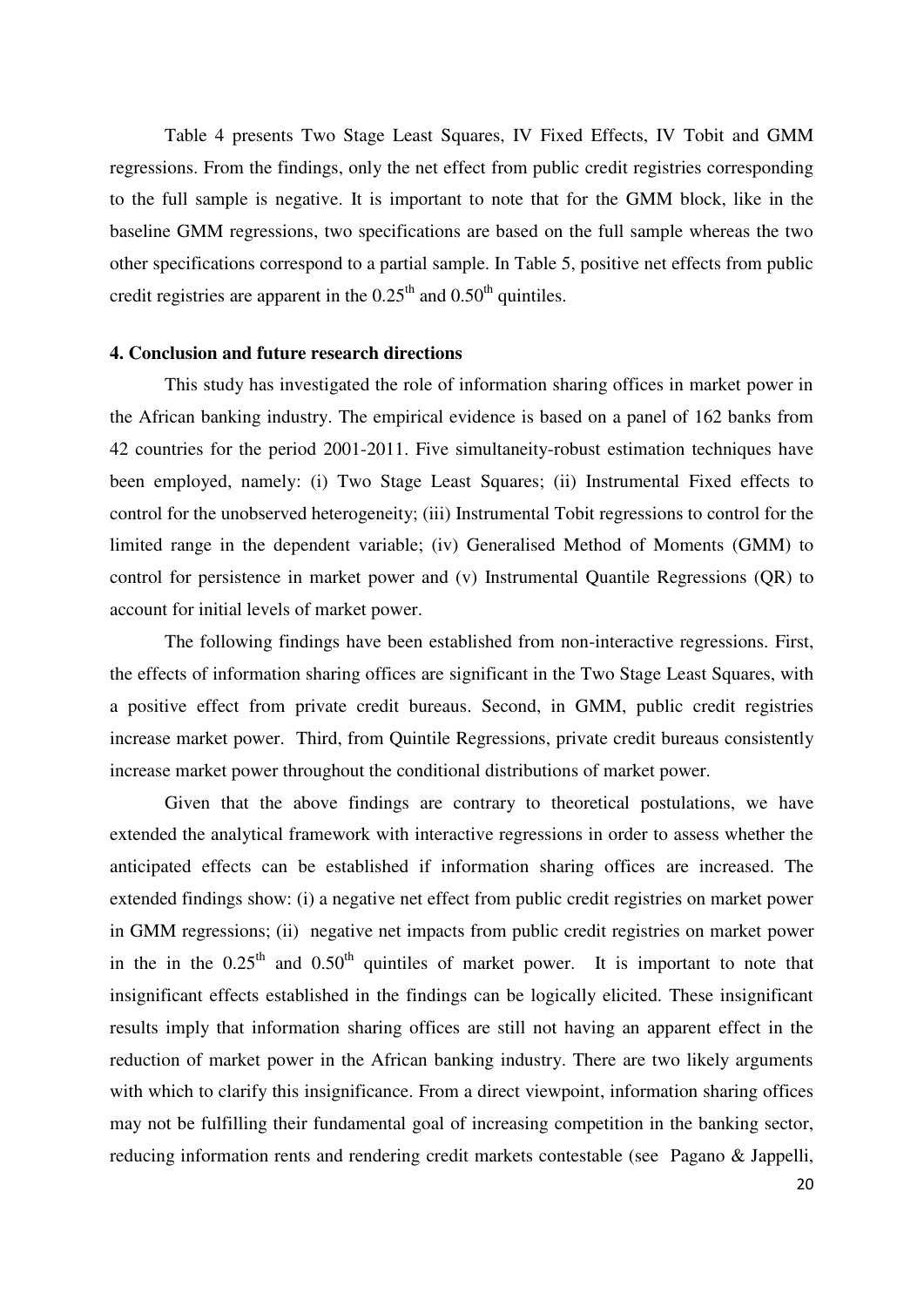1993, p. 2019). From an indirect perspective, complementary instruments of information sharing offices like information and communication technology and government institutions may not be adequate in enabling information sharing offices to disclose time and adequate information.

The authenticity of credit bureaus can ease exchanges of information among banks in order to reduce information cost, bank risk level and credit costs when banks such as Bank of Africa, Ecobank and Attijariwafa Bank are expanding their operations to a regional market (Buch, 2003). However, African credit bureaus may not be able to provide high quality of information disclosure (e.g. correctness, accurateness, comprehensiveness; discipline of borrowers, credit availability etc). This may indicate the above non-significant relationship. In addition, this non-significant link may be due to lack of good institutional framework such as weak legal systems, lack of sufficient regulatory environments and best practice, particularistic culture, relationships network ties and use of different language. For instance, national culture oriented towards particularistic culture "*favour strong personal relationships in which there is a shared set of norms and values*" (Michailova & Hutchings, 2006, p.395). Hence, the absence of well-functioning formal credit bureaus in Africa may yield inefficiency in the banking system due to this type of national culture. If the African national culture is dominated by universalism, information sharing would be better synchronised through the application of standards, rules and legal contracts which each credit bureau has to stick to. Hence, to our best knowledge, no study has found this insignificant relationship in the African banking system. As a result, this study has remedied this deficiency and advances our understanding in the context of information sharing offices  $\rightarrow$  market power in Africa (Luoto, McIntosh & Wydick, 2007). In addition to particularistic national culture coupled with embryonic development stage, information asymmetry may play a key role in market power which raises a new inquiry for further investigation.

In the light of these clarifications, the insignificant results should not be seen in the light of a file drawer problem or publication bias in social sciences, where null or insignificant results are discarded in favour of strong findings (Rosenberg, 2005; Franco et al., 2014). In essence, both significant and insignificant results make economic sense and have economic meanings. Future studies can improve the existing literature by examining complementary policy tools that enhance the role of information sharing services in reducing market power.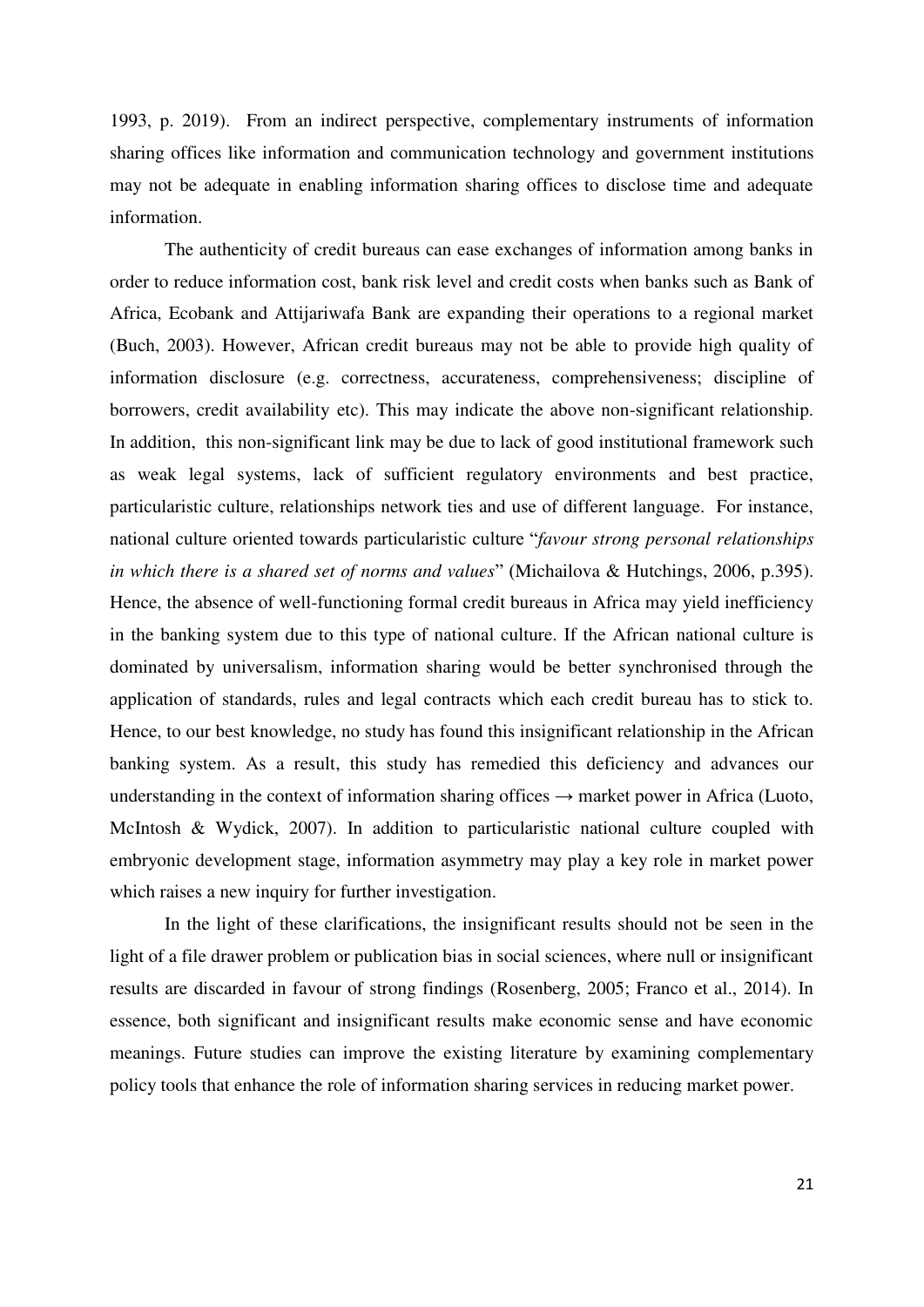## **Appendices**

| <b>Variables</b>                        | <b>Signs</b>   | <b>Definitions of Variables</b>                                                                                                                                                                        | <b>Sources</b>                                                                  |
|-----------------------------------------|----------------|--------------------------------------------------------------------------------------------------------------------------------------------------------------------------------------------------------|---------------------------------------------------------------------------------|
| <b>Market Power</b>                     | Lerner         | The ratio of the 'difference between the<br>Marginal Cost and Price' on the Price                                                                                                                      | Authors' calculation<br>and BankScope                                           |
| Quantity of Loans                       | Quantity       | Logarithm of Loans                                                                                                                                                                                     | BankScope                                                                       |
| Price (charged on<br>Loans or Quantity) | Price          | (Gross Interest and Dividend income +Total<br>Non-Interest Operating Income)/Total Assets                                                                                                              | BankScope                                                                       |
| Public credit registries                | <b>PCR</b>     | Public credit registry coverage (% of adults)                                                                                                                                                          | WDI (World Bank)                                                                |
| Private credit bureaus                  | <b>PCB</b>     | Private credit bureaus coverage (% of adults)                                                                                                                                                          | WDI (World Bank)                                                                |
| GDP per capita                          | <b>GDP</b>     | GDP per capita growth (annual $\%$ )                                                                                                                                                                   | WDI (World Bank)                                                                |
| Inflation                               | Infl.          | Consumer Price Index (annual %)                                                                                                                                                                        | WDI (World Bank)                                                                |
| Populaton density                       | Pop.           | People per square kilometers of land area                                                                                                                                                              | WDI (World Bank)                                                                |
| Deposits/Assets                         | D/A            | Deposits on Total Assets                                                                                                                                                                               | BankScope                                                                       |
| <b>Bank Branches</b>                    | <b>B</b> brchs | Number of Bank Branches (Commercial bank<br>branches per 100 000 adults)                                                                                                                               | BankScope                                                                       |
| <b>Small Banks</b>                      | Ssize          | Ratio of Bank Assets to Total Assets (Assets<br>in all Banks for a given period) $\leq 0.50$                                                                                                           | Authors' calculation<br>and BankScope                                           |
| Large Banks                             | Lsize          | Ratio of Bank Assets to Total Assets (Assets<br>in all Banks for a given period) > 0.50                                                                                                                | Authors' calculation<br>and BankScope                                           |
| Domestic/Foreign<br>banks               | Dom/Foreign    | Domestic/Foreign banks based on qualitative<br>information: creation date, headquarters,<br>government/private ownership, % of foreign<br>ownership,<br>foreign/domestic<br>of<br>year<br>ownershipetc | Authors' qualitative<br>content analysis.                                       |
| Islamic/Non-Islamic                     | Islam/NonIsl.  | Islamic/Non-Islamic banks based on financial<br>statement characteristics (trading in<br>derivatives and interest on loan<br>paymentsetc)                                                              | Authors' qualitative<br>content analysis; Beck<br>et al. (2010); Ali<br>(2012). |

## **Appendix 1: Definitions of Variables**

WDI: World Development Indicators. GDP: Gross Domestic Product. The following are dummy variables: Ssize, Lsize, Open, Close, Dom/Foreign and Islam/NonIsl.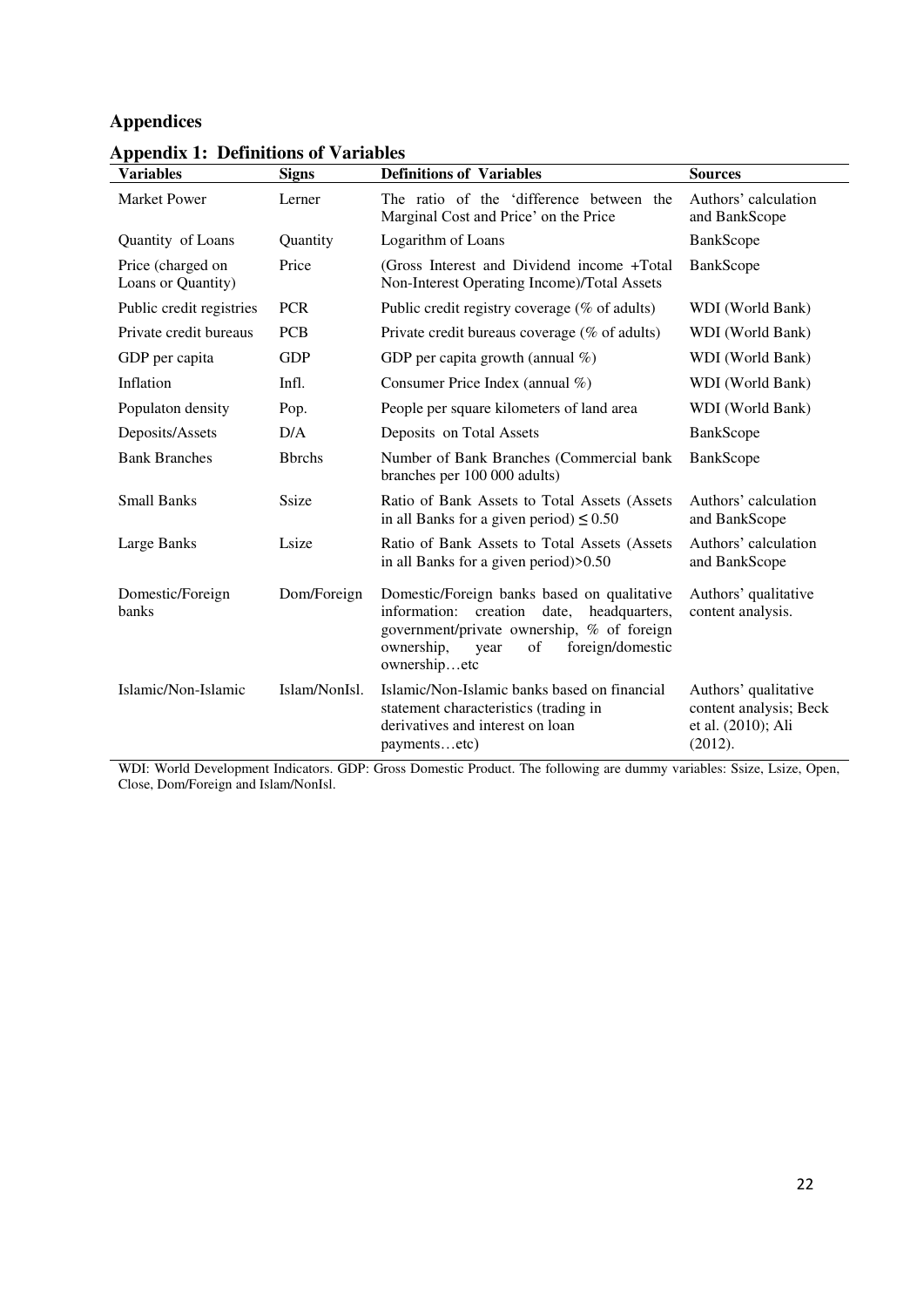|                        |                                                    | Mean             | S.D              | Minimum           | Maximum          | <b>Observations</b> |
|------------------------|----------------------------------------------------|------------------|------------------|-------------------|------------------|---------------------|
| Market<br>Power        | Lerner                                             | 0.513            | 0.587            | 0.032             | 0.969            | 893                 |
| Information<br>Sharing | Public credit registries<br>Private credit bureaus | 2.056<br>7.496   | 6.206<br>18.232  | 0.000<br>0.000    | 49.800<br>64.800 | 1240<br>1235        |
| Market                 | <b>GDP</b><br>capita<br>per<br>growth              | 13.912           | 96.707           | $-15.306$         | 926.61           | 1782                |
| variables              | Inflation<br>Population density                    | 10.239<br>81.098 | 22.695<br>106.06 | $-9.823$<br>2.085 | 325.00<br>633.52 | 1749<br>1782        |
|                        | Deposits/Assets                                    | 0.664            | 0.198            | 0.000             | 1.154            | 1052                |
| level<br>Bank          | <b>Bank Branches</b>                               | 6.112            | 6.158            | 0.383             | 37.209           | 1129                |
| variables              | Price of Loans                                     | 0.338            | 0.929            | 0.000             | 25.931           | 1045                |
|                        | Quantity of Loans (ln)                             | 3.747            | 1.342            | $-0.045$          | 6.438            | 1091                |
|                        | Small Size                                         | 0.804            | 0.396            | 0.000             | 1.000            | 1255                |
|                        | Large Size                                         | 0.195            | 0.396            | 0.000             | 1.000            | 1255                |
|                        | Domestic                                           | 0.753            | 0.431            | 0.000             | 1.000            | 1782                |
| Dummy                  | Foreign                                            | 0.246            | 0.431            | 0.000             | 1.000            | 1782                |
| variables              | Islamic                                            | 0.037            | 0.188            | 0.000             | 1.000            | 1782                |
|                        | Non-Islamic                                        | 0.962            | 0.188            | 0.000             | 1.000            | 1782                |

# **Appendix 2: Summary Statistics**

Ln: Logarithm. GDP: Gross Domestic Product. S.D: Standard Deviation. GDP: Gross Domestic Product.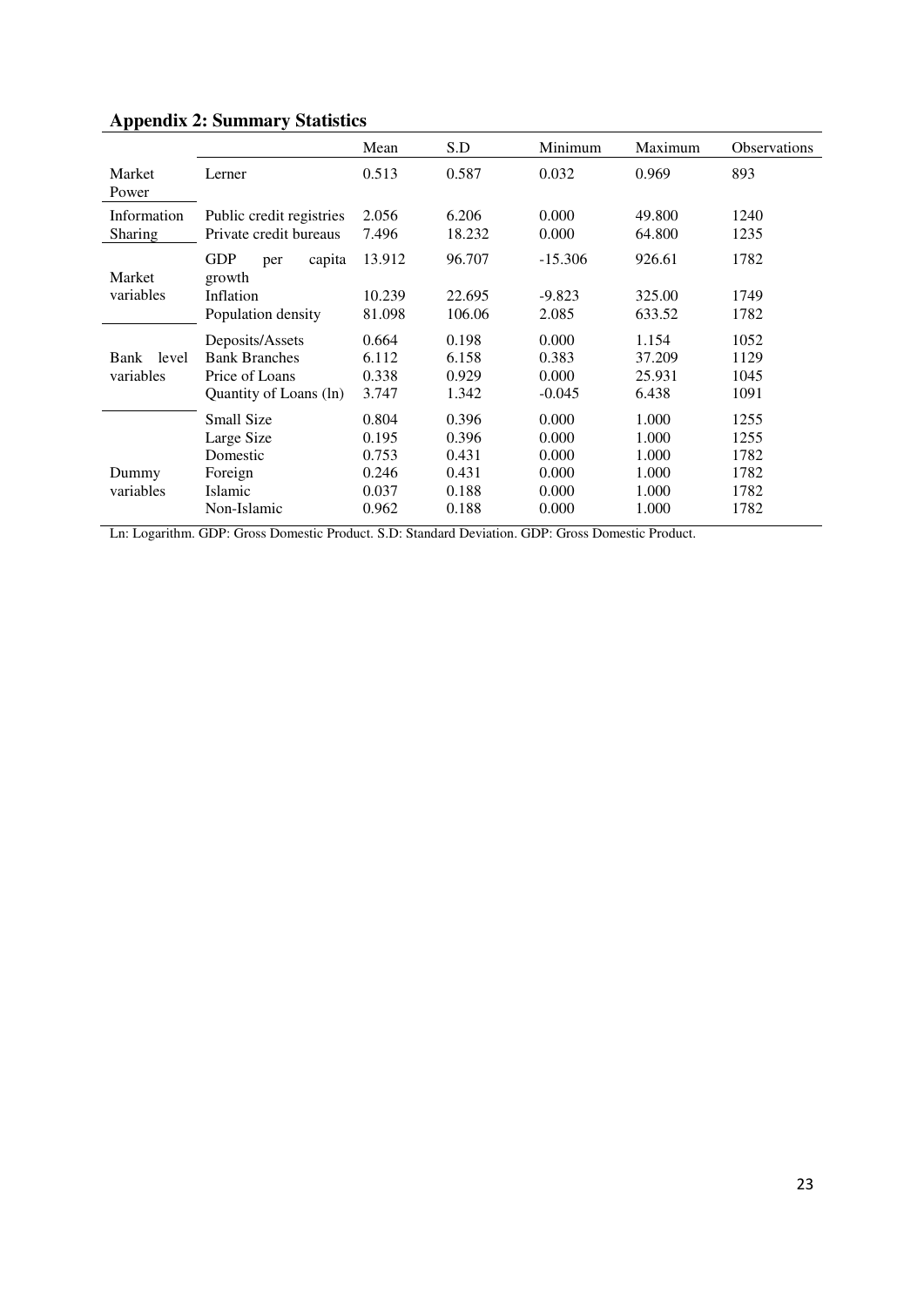|            | Market-Level Controls |          |          | <b>Bank-Level Controls</b> |          |          |           |          |          | Dummy-Controls |          |           |            | Info. Sharing | Lerner   |                |
|------------|-----------------------|----------|----------|----------------------------|----------|----------|-----------|----------|----------|----------------|----------|-----------|------------|---------------|----------|----------------|
| <b>GDP</b> | Infl.                 | Pop.     | D/A      | <b>B</b> brchs             | Price    | Quantity | Ssize     | Lsize    | Dom.     | Foreign        | Islam    | NonIsl.   | <b>PCR</b> | <b>PCB</b>    |          |                |
| 1.000      | 0.136                 | 0.007    | $-0.008$ | $-0.068$                   | $-0.014$ | $-0.026$ | $-0.0002$ | 0.0002   | 0.034    | $-0.034$       | 0.0001   | $-0.0001$ | 0.019      | $-0.163$      | $-0.016$ | <b>GDP</b>     |
|            | 1.000                 | $-0.028$ | 0.037    | $-0.236$                   | 0.256    | $-0.009$ | 0.046     | $-0.046$ | 0.028    | $-0.028$       | $-0.050$ | 0.050     | $-0.205$   | $-0.178$      | $-0.062$ | Inf.           |
|            |                       | 1.000    | 0.112    | 0.410                      | $-0.029$ | $-0.125$ | $-0.098$  | 0.098    | $-0.045$ | 0.045          | $-0.088$ | 0.088     | 0.546      | $-0.233$      | 0.035    | Pop.           |
|            |                       |          | 1.000    | $-0.041$                   | 0.080    | 0.306    | $-0.041$  | 0.041    | $-0.062$ | 0.062          | $-0.210$ | 0.210     | $-0.038$   | $-0.083$      | 0.021    | D/A            |
|            |                       |          |          | 1.000                      | $-0.266$ | $-0.227$ | $-0.078$  | 0.078    | 0.135    | $-0.135$       | $-0.051$ | 0.051     | 0.602      | 0.139         | 0.109    | <b>B</b> brchs |
|            |                       |          |          |                            | 1.000    | $-0.075$ | 0.094     | $-0.094$ | 0.016    | $-0.016$       | $-0.097$ | 0.097     | $-0.342$   | 0.094         | 0.082    | Price          |
|            |                       |          |          |                            |          | 1.000    | $-0.171$  | 0.171    | 0.052    | $-0.052$       | $-0.067$ | 0.067     | $-0.096$   | 0.007         | $-0.038$ | Quantity       |
|            |                       |          |          |                            |          |          | 1.000     | $-1.000$ | 0.026    | $-0.026$       | $-0.020$ | 0.020     | $-0.084$   | 0.080         | $-0.056$ | Ssize          |
|            |                       |          |          |                            |          |          |           | 1.000    | $-0.026$ | 0.026          | 0.020    | $-0.020$  | 0.084      | $-0.080$      | 0.056    | Lsize          |
|            |                       |          |          |                            |          |          |           |          | 1.000    | $-1.000$       | 0.089    | $-0.089$  | 0.010      | 0.187         | 0.147    | Dom.           |
|            |                       |          |          |                            |          |          |           |          |          | 1.000          | $-0.089$ | 0.089     | $-0.010$   | $-0.187$      | $-0.147$ | Foreign        |
|            |                       |          |          |                            |          |          |           |          |          |                | 1.000    | $-1.000$  | $-0.014$   | $-0.071$      | 0.006    | Islam          |
|            |                       |          |          |                            |          |          |           |          |          |                |          | 1.000     | 0.014      | 0.071         | $-0.006$ | NonIsl.        |
|            |                       |          |          |                            |          |          |           |          |          |                |          |           | 1.000      | $-0.151$      | 0.051    | <b>PCR</b>     |
|            |                       |          |          |                            |          |          |           |          |          |                |          |           |            | 1000          | 0.091    | <b>PCB</b>     |
|            |                       |          |          |                            |          |          |           |          |          |                |          |           |            |               | 1.000    | Lerner         |

#### **Appendix 3 : Correlation Matrix (Uniform sample size: 684)**

Info: Information. PCB: Private Credit Bureaus. PCR: Public credit registries. GDP: GDP per capita growth. Infl: Inflation. Pop: Population growth. D/A: Deposit on Total Assets. Bbrchs: Bank branches. Szize: Small banks. Lsize: Large banks. Open: Capital openness. Closed: Capital closedness. Domestic: Domestic banks. Foreign: Foreign banks. Islam: Islamic banks. NonIsl: Non-Islamic banks. Price: Price of Loans. Quantity: Quantity of Loans.

5% critical value (two-tailed) =  $0.0750$  for n = 684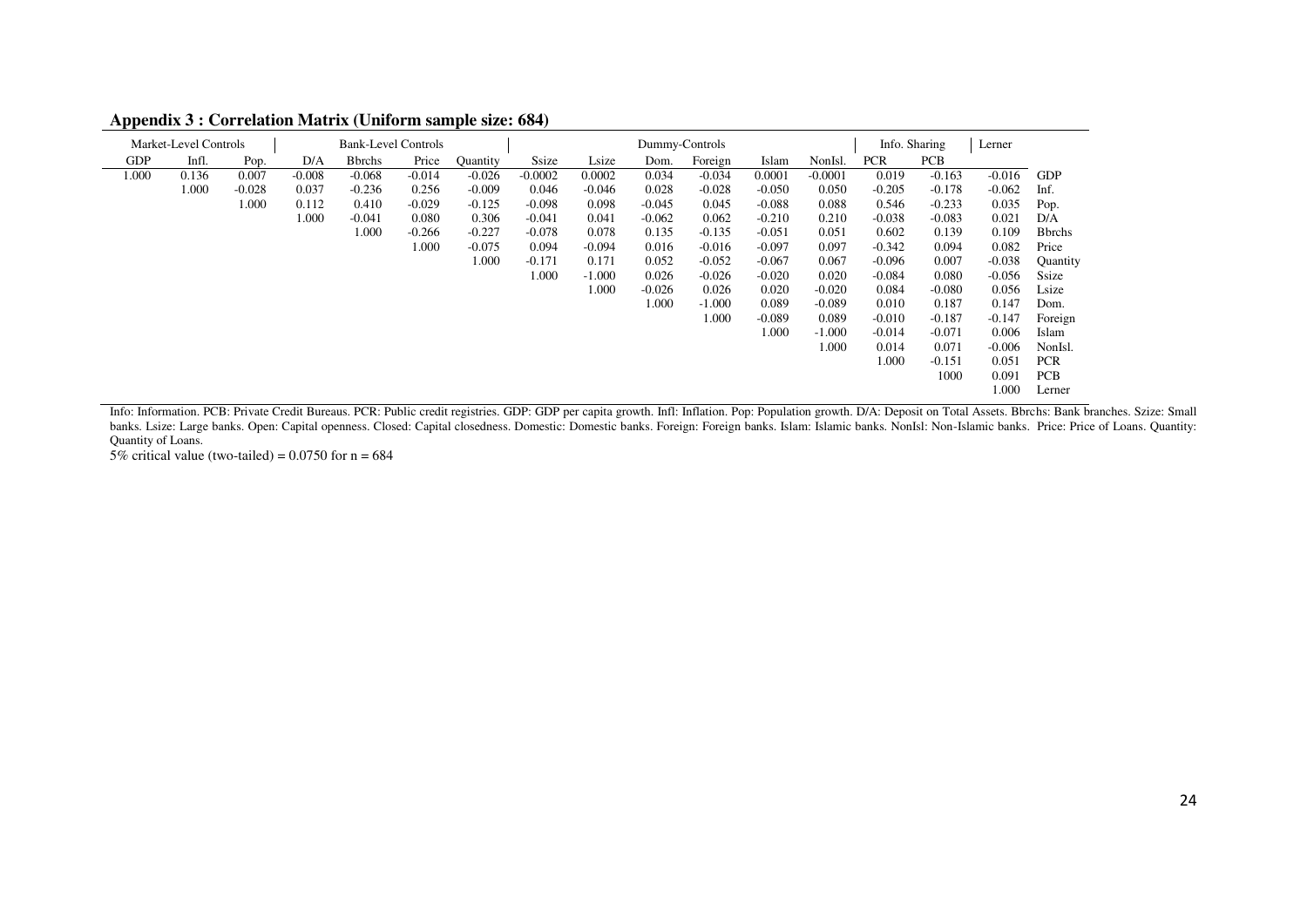#### **References**

Aghion, P., & Bolton, P. (1992). "An incomplete contracts approach to corporate bankruptcy", *Review of Economic Studies*, 59(3), pp. 473-494.

Ahokpossi, C., (2013). "Determinants of bank interest margins in Sub-Saharan Africa", *IMF Working Paper* No. 13/34, Washington.

Aigner, D. J., & Chu, S. F., (1968). "On Estimating the Industry Production Function", *American Economic Review*, 58(4), pp. 826-839.

Ali, S. S., (2012). "Islamic Banking in the MENA Region", Islamic Research and Training Institute (IRTI), *Working Paper Series* No. 1433-01, Jeddah.

Arellano, M., & Bond, S., (1991). "Some tests of specification for panel data: Monte Carlo evidence and an application to employment equations" *The Review of Economic Studies,* 58(2), pp. 277-297.

Arellano, M., & Bover, O., (1995). "Another look at the instrumental variable estimation of error components models", *Journal of Econometrics,* 68(1), pp. 29-52.

Ariss, R. T., (2010). "On the Implications of Market Power in Banking: Evidence from Developing Countries", *Journal of Banking and Finance*, 34(4), pp. 765-775.

Asongu, S. A., (2013). "Fighting corruption in Africa: do existing corruption-control levels matter?", *International Journal of Development Issues*, 12(1), pp. 36-52.

Asongu, S. A., & Anyanwu, J. C., & Tchamyou, S. V., (2016b). "Information sharing and conditional financial development in Africa", *Information Technology for Development* (Revised and resubmitted).

Asongu, S. A, & De Moor, L., (2016). "Financial Globalisation Dynamic Thresholds for Financial Development: Evidence from Africa", *European Journal of Development Research*: <http://link.springer.com/article/10.1057%2Fejdr.2016.10>

Asongu, S. A., & Le Roux, S., (2016). "Reducing Information Asymmetry with ICT: A critical review of loan price and quantity effects in Africa", *African Governance and Development Institute Working Paper* No. 16/024, Yaoundé.

Asongu, S. A, & Nwachukwu, J. C., (2016a). "The Mobile Phone in the Diffusion of Knowledge for Institutional Quality in Sub Saharan Africa", *World Development*, 86(October), pp. 133-147.

Asongu, S. A, & Nwachukwu, J. C., (2016b). "Foreign aid and governance in Africa", *International Review of Applied Economics*, 30(1), pp. 69-88.

Asongu, S. A., & Nwachukwu, J. C., (2016c). "The Role of Governance in Mobile Phones for Inclusive Human Development in Sub-Saharan Africa", *Technovation*, 55-56 (September-October), pp. 1-13.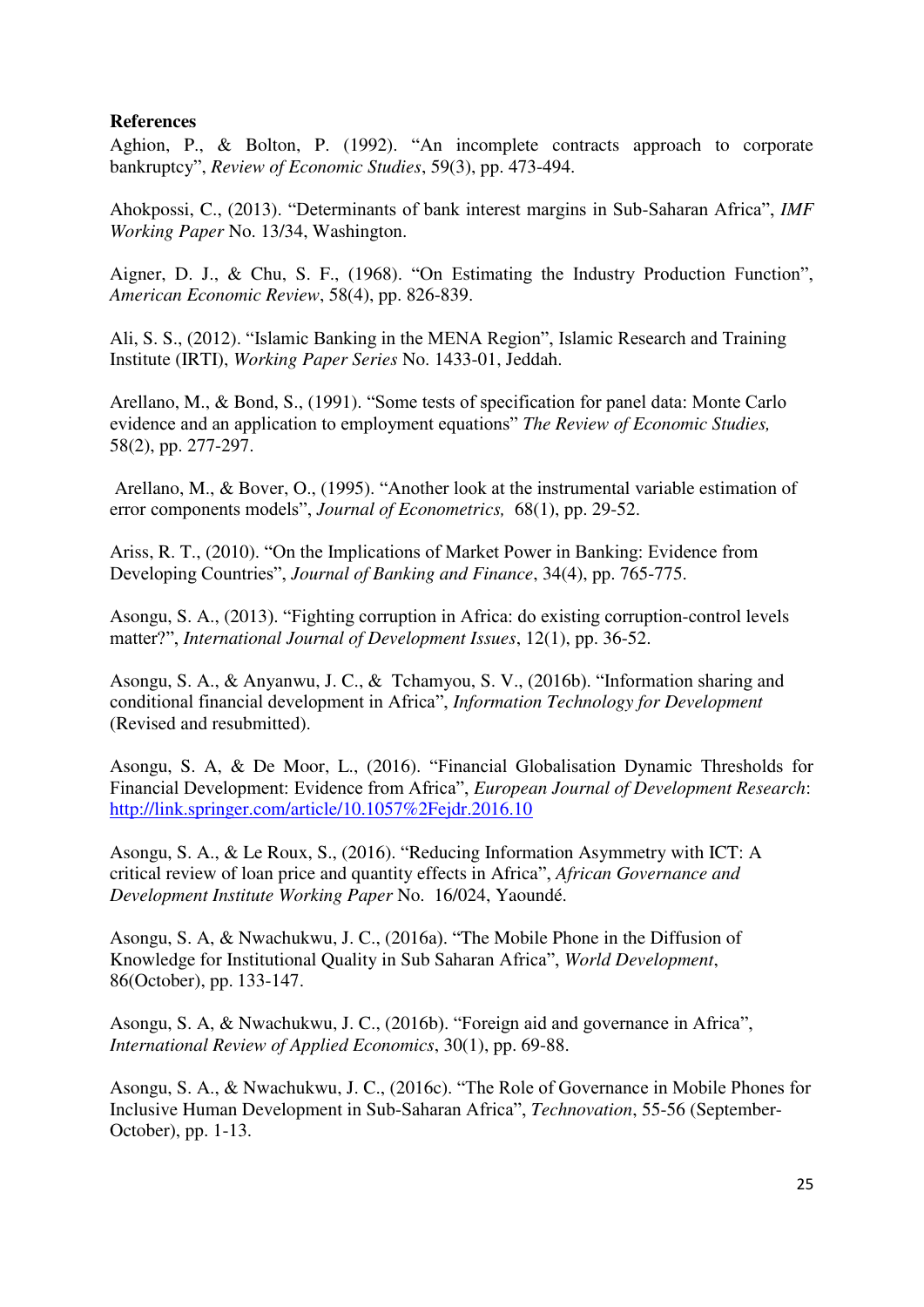Asongu, S. A., Nwachukwu, J., & Tchamyou, S. V., (2016a). "Information Asymmetry and Financial Development Dynamics in Africa", *Review of Development Finance* (Revised and resubmitted).

Baltagi, B. H., (2008). "Forecasting with panel data", *Journal of Forecasting*, 27(2), pp. 153- 173.

Barth, J., Lin, C., Lin, P., & Song, F., (2009). "Corruption in bank lending to firms: crosscountry micro evidence on the beneficial role of competition and information sharing", *Journal of Financial Economics*, 99(3), pp. 361-368.

Battese, G. E., & Coelli, T. J., (1992). "Frontier Production Function, Technical Efficiency and Panel Data with Application to Paddy Farmers in India", *Journal of Productivity Analysis*, 3(1), pp. 153-169.

Beck, T., Demirgüç-Kunt, A., & Levine, R., (2003). "Law and finance: why does legal origin matter?", *Journal of Comparative Economics*, 31(4), pp. 653-675.

Beck, T., Demirguc-Kunt, A., & Merrouche, O., (2010). "Islamic vs. Conventional Banking: Business Model, Efficiency and Stability", *World Bank Policy Research Working Paper* No. 5446, Washington.

Beck, T., & Hesse, H., (2006). "Bank efficiency, ownership and market structure: why are interest spreads so high in Uganda?", *Policy Research Working Paper Series* No. 4027, The World Bank, Washington.

Bergemanny, D., Heumannz, T., & Morris, S., (2015). "Information and Market Power", Department of Economics, Yale University, New Haven, [https://economics.wustl.edu/files/economics/imce/bergemann\\_paper.pdf](https://economics.wustl.edu/files/economics/imce/bergemann_paper.pdf) (Accessed: 16/08/2016).

Berger, A. N., Hanweck, T. N., & Humphrey, D. B., (1987). "Competitive viability in banking: Scale, scope and product mix economies", *Journal of Monetary Economics*, 20(3), pp. 501-520.

Billger, S. M., & Goel, R. K., (2009). "Do existing corruption levels matter in controlling corruption? Cross-country quantile regression estimates", *Journal of Development Economics*, 90(2), pp. 299-305.

Blundell, R., & Bond, S., (1998). "Initial conditions and moment restrictions in dynamic panel data models" *Journal of Econometrics*, 87(1), pp. 115-143.

Bond, S., Hoeffler, A., & Tample, J. (2001). "GMM Estimation of Empirical Growth Models", University of Oxford.

Brown, M., & Zehnder, C., (2010). "The emergence of information sharing in credit markets". *Journal of Financial Intermediation*, *19*(2), pp. 255-278.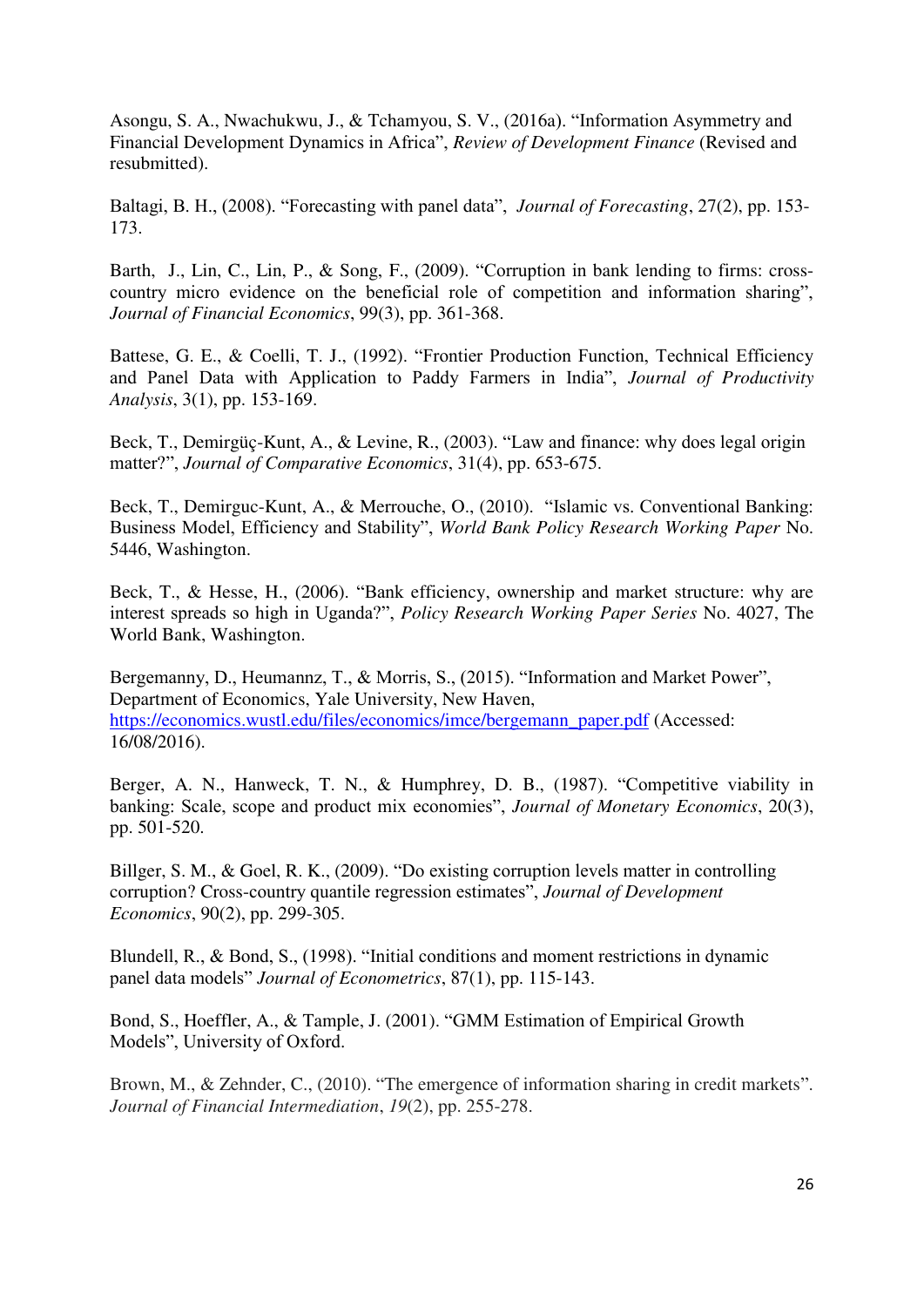Buch, C.M. (2000). "Why do banks go abroad? Evidence from German data". *Journal of Financial Markets, Institutions, and Instruments* 9(1), pp. 33-67.

Carson, R. T., & Sun, Y. (2007). "The Tobit model with a non-zero threshold", *Econometrics Journal*, 10(3), pp. 488-502.

Christensen, L. R., Jorgenson, D. W., & Lau, L. J., (1971). "Transcendental Logarithmic Production Frontiers", *Review of Economics and Statistics*, 55(1), pp. 28-45.

Clark, J., (1996). "Economic cost, scale efficiency and competitive viability in banking", *Journal of Money, Credit and Banking*, 28(3), pp. 342-364.

Coccorese, P., & Pellecchia, A., (2010). "Testing the 'Quiet Life' Hypothesis in the Italian Banking Industry", *Economic Notes by Banca dei Paschi di Siena SpA*, 39(3), pp. 173-202.

Dewan, S., & Ramaprasad, J., (2014). "Social media, traditional media and music sales", *MIS Quarterly*, 38(1), pp. 101-128.

Djankov, S., McLiesh, C., & Shleifer, A. (2007). "Private credit in 129 countries". *Journal of Financial Economics*, *84*(2), pp.299-329.

Farrell, M. J., (1957). "The Measurement of Productive Efficiency", *Journal of Royal Statistics Society*, 120(3), pp. 253-290.

Franco, A., Malhotra, N., & Simonovits, G., (2014). "Publication Bias in the Social Sciences: Unlocking the File Drawer", *Science*, 345(6203), pp. 1502-1505. DOI: 10.1126/science.1255484.

Hart, O., & Moore, J., (1994). "A theory of debt based on the inalienability of human capital", *Quarterly Journal of Economics*, 109(4), pp. 841-879.

Jaffee, D., &Russel, T. (1976). "Imperfect information, uncertainty and credit rationing", Quarterly Journal of Economics, 90(4), pp. 651-666.

Jappelli, T., & Pagano, M., (2002). "Information sharing, lending and default: Cross-country evidence", *Journal of Banking & Finance*, 26(10), pp. 2017-2045.

Karray, S. C., & Chichti, J. E., (2013). "Bank size and efficiency in developing countries: intermediation approach versus value added approach and impact of non-traditional activities", *Asian Economic and Financial Review*, 3(5), pp. 593-613.

Kelsey D & le Roux, S., (2016), "Dragon Slaying with Ambiguity: Theory and Experiments", *Journal of Public Economic Theory*. doi: 10.1111/jpet.12185.

Koetter, M., Kolari, J. W., & Spierduk, L., (2008). "Efficient Competition ? Testing the 'Quiet Life' of U.S Banks with Adjusted Lerner Indices", Proceedings of the 44<sup>th</sup> 'Bank Structure and Competition' Conference, Federal Reserve Bank of Chicago.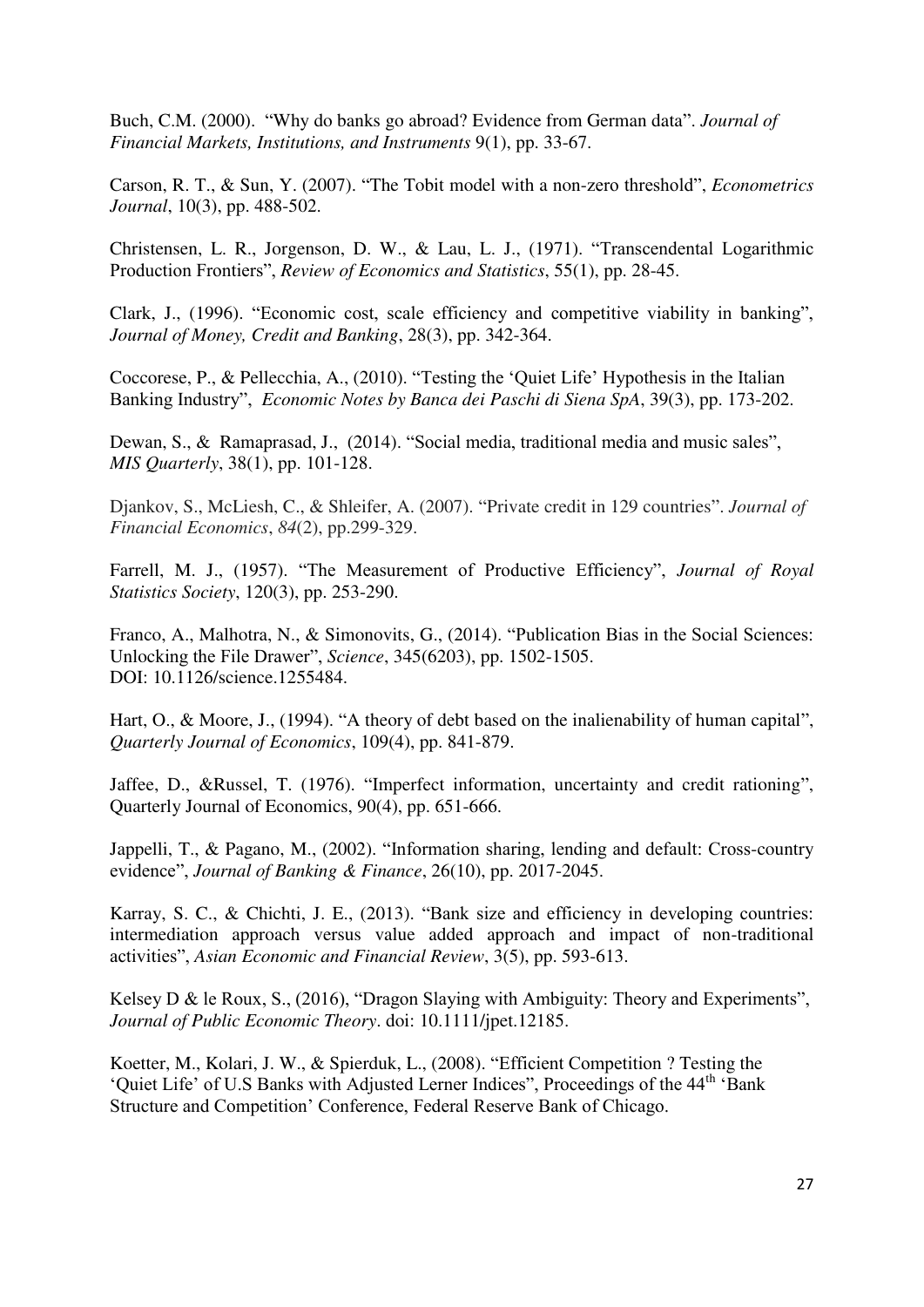Koetter, M., & Vins, O., (2008). "The Quiet Life Hypothesis in Banking-Evidence from German Savings Banks", Department of Finance, Goethe University, *Working Paper Series: Finance and Accounting* No. 190, Frankfurt.

Koenker, R., & Bassett, Jr. G., (1978). "Regression quantiles", *Econometrica*, 46(1), pp. 33- 50.

Koenker, R., & Hallock, F. K., (2001). "Quantile regression", *Journal of Economic Perspectives*, 15(4), pp. 143-156.

Kumbhakar, S. C., & Lovell, C. A. K., (2000). *Stochastic Frontier Analysis*, Cambridge MA: Cambridge University Press.

Le Roux, S., & Kelsey, D., (2016). "Strategic Ambiguity and Decision-making An Experimental Study", Department of Economics, Oxford Brookes University.

Lin, C., Ma, Y., Malatesta, P., & Xuan, Y. (2011). "Ownership structure and the cost of corporate borrowing". *Journal of Financial Economics*, *100*(1), pp.1-23.

Love, I., & Zicchino, L., (2006). "Financial Development and Dynamic Investment Behaviour: Evidence from Panel VAR" .*The Quarterly Review of Economics and Finance*, 46(2), pp. 190-210.

Luoto, J., McIntosh, C., & Wydick, B. (2007). "Credit information systems in less developed countries: A test with microfinance in Guatemala". *Economic Development and Cultural Change*, *55*(2), pp.313-334.

Maudos, J., & Fernandez de Guevara, J. (2007). "The cost of market power in banking social welfare loss vs. cost efficiency", *Journal of Banking and Finance*, 31(7), pp. 2103-2125.

Mester, L. J., (1992). "Traditional and nontraditional banking: An information-theoretic approach", *Journal of Banking and Finance*, 16(3), pp. 545-566.

Michailova, S., & Hutchings, K. (2006). "National cultural influences on knowledge sharing: A comparison of China and Russia". *Journal of Management Studies, 43*(3), pp. 383-405.

Mitchell, K., & Onvural, N. M., (1996). "Economies of scale and scope at large commercial banks: Evidence from the Fourier flexible form", *Journal of Money, Credit and Banking*, 28(2), pp. 178-199.

Neven, D., & Roller, L-H (1999). "An aggregate structural model of competition in the European banking industry", *International Journal of Industrial Organisation*, 17(7), pp. 1059-1074.

Ngigi, G., (2013a, July). "CBK puts big banks on the spot over high interest rates", *BUSINESS DAILY*, [http://www.businessdailyafrica.com/CBK-puts-big-banks-on-the-spot](http://www.businessdailyafrica.com/CBK-puts-big-banks-on-the-spot-over-high-interest-rates/-/539552/1908098/-/7t6949z/-/index.html)[over-high-interest-rates/-/539552/1908098/-/7t6949z/-/index.html](http://www.businessdailyafrica.com/CBK-puts-big-banks-on-the-spot-over-high-interest-rates/-/539552/1908098/-/7t6949z/-/index.html) (Accessed: 20/06/2016).